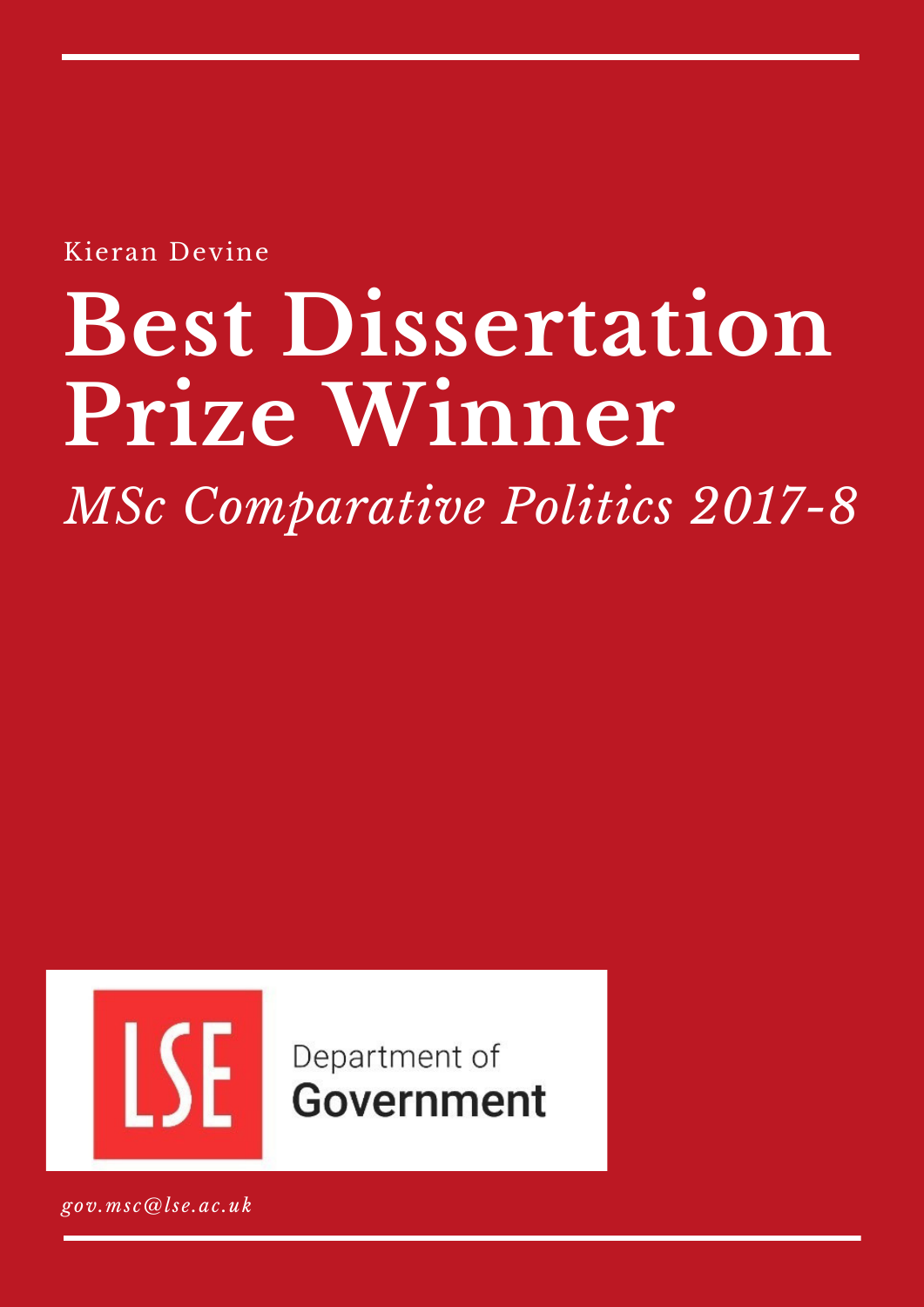# **Generational Effects and Support for the European Union in the UK: Political Socialisation During World War II**

A dissertation submitted to the Department of Government, the London School of Economics and Political Science, in part completion of the requirements for the MSc in Comparative Politics.

August 2018

Word Count: 10,4985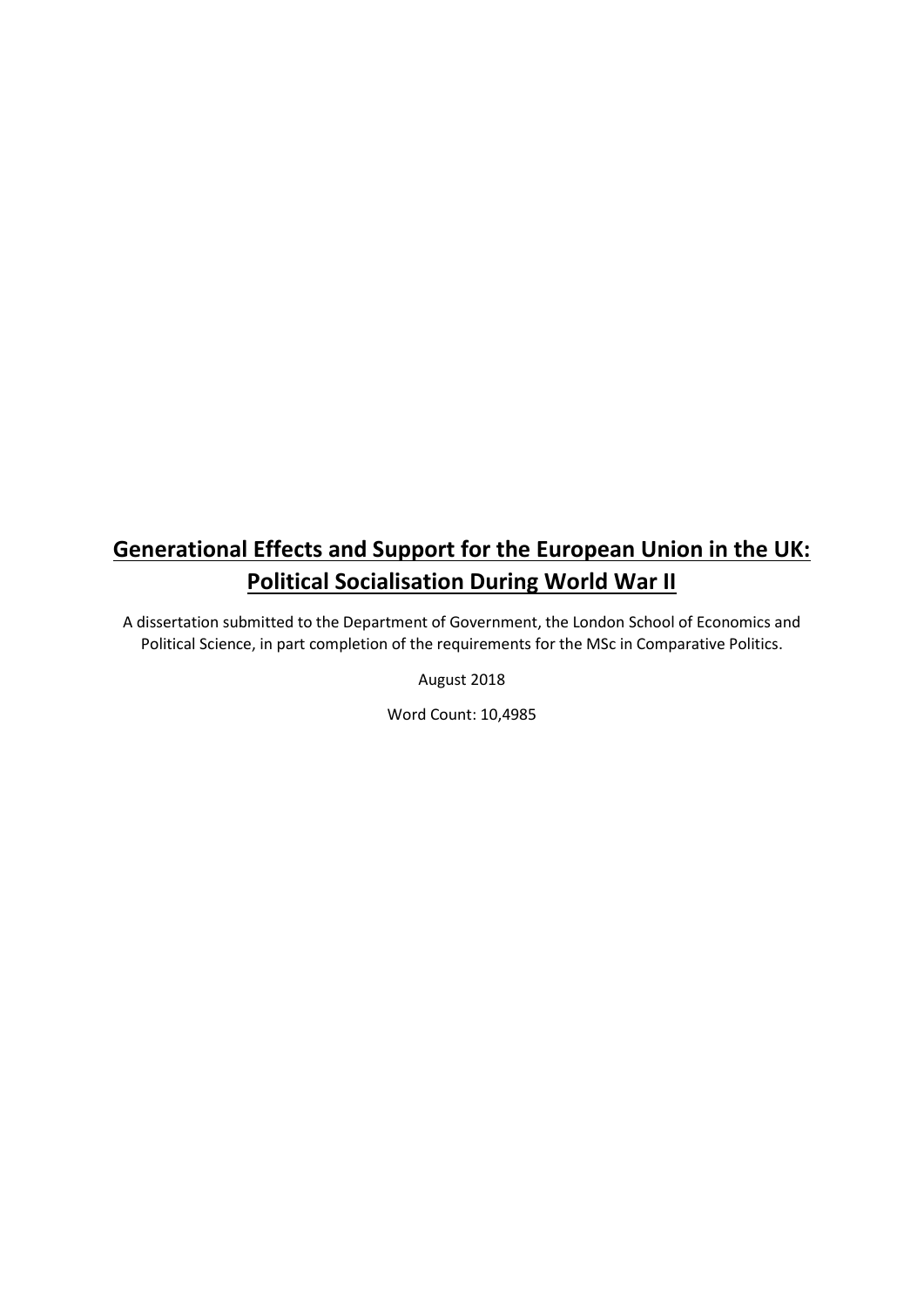## Abstract

Much ink has been spilled over the fact that older people were more likely to vote Leave in the recent Brexit referendum. The categorisation of over-65s may be missing important differences within this group, however, which includes different generations of individuals. This study analyses generational differences regarding attitudes towards European integration in the UK, with a specific focus on political socialisation theory. This work poses that the generation who experienced their formative years during the Second World War are more likely to express positive attitudes towards the EU, given the institution's role in maintaining peace on the continent. This is tested by means of Age-Period-Cohort analysis on Eurobarometer data, and mediation analysis is employed using additional Eurobarometer questions to perform a tighter test of this theory. This exercise directs the research to a more specific focus of the characteristics of the generations socialised between 1950- 1970, giving additional explanations for generational differences. This suggests that the effect of Britain's imperial decline and expectations of government may have influenced attitudes towards integration, along with the original theory offered.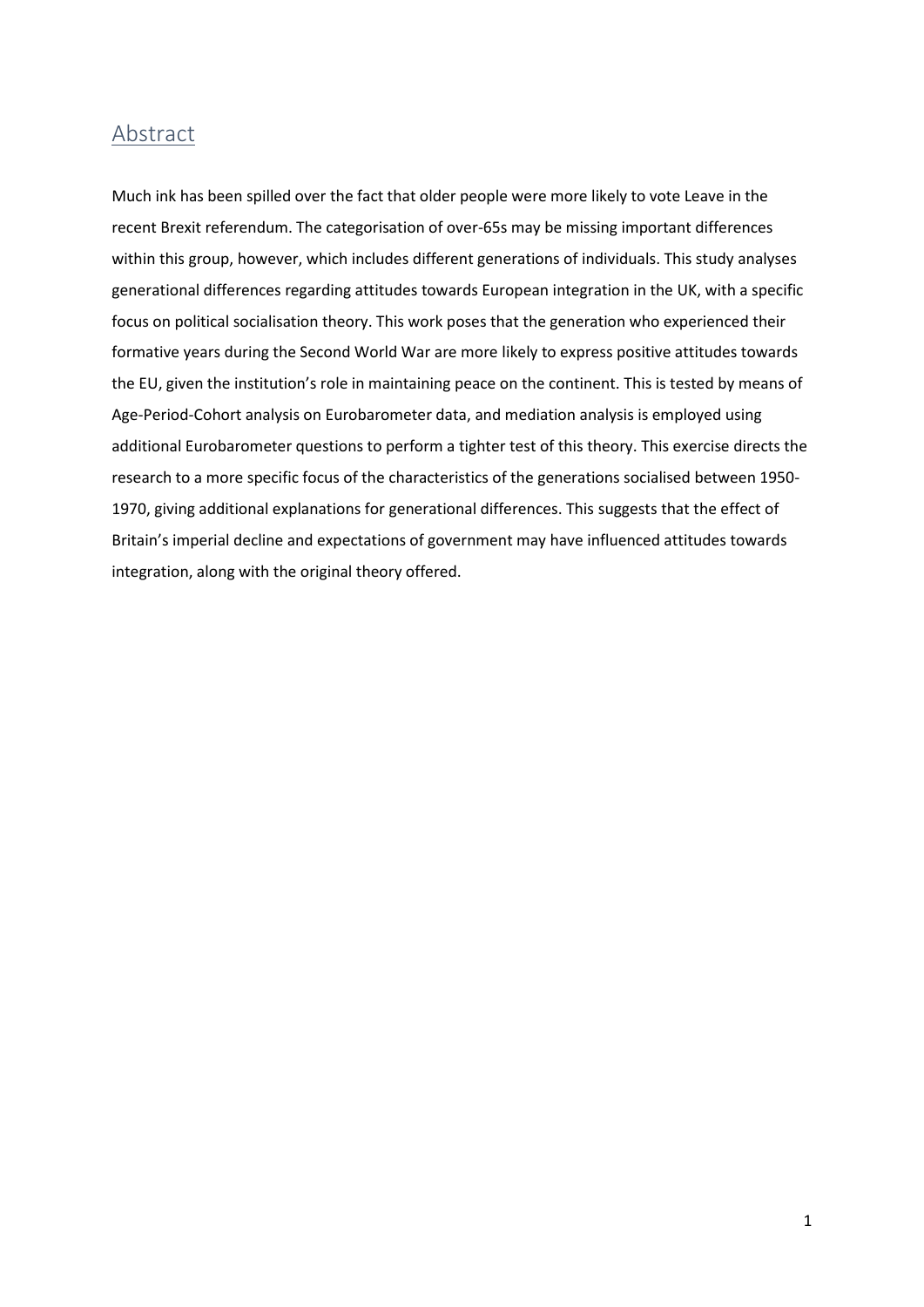# Contents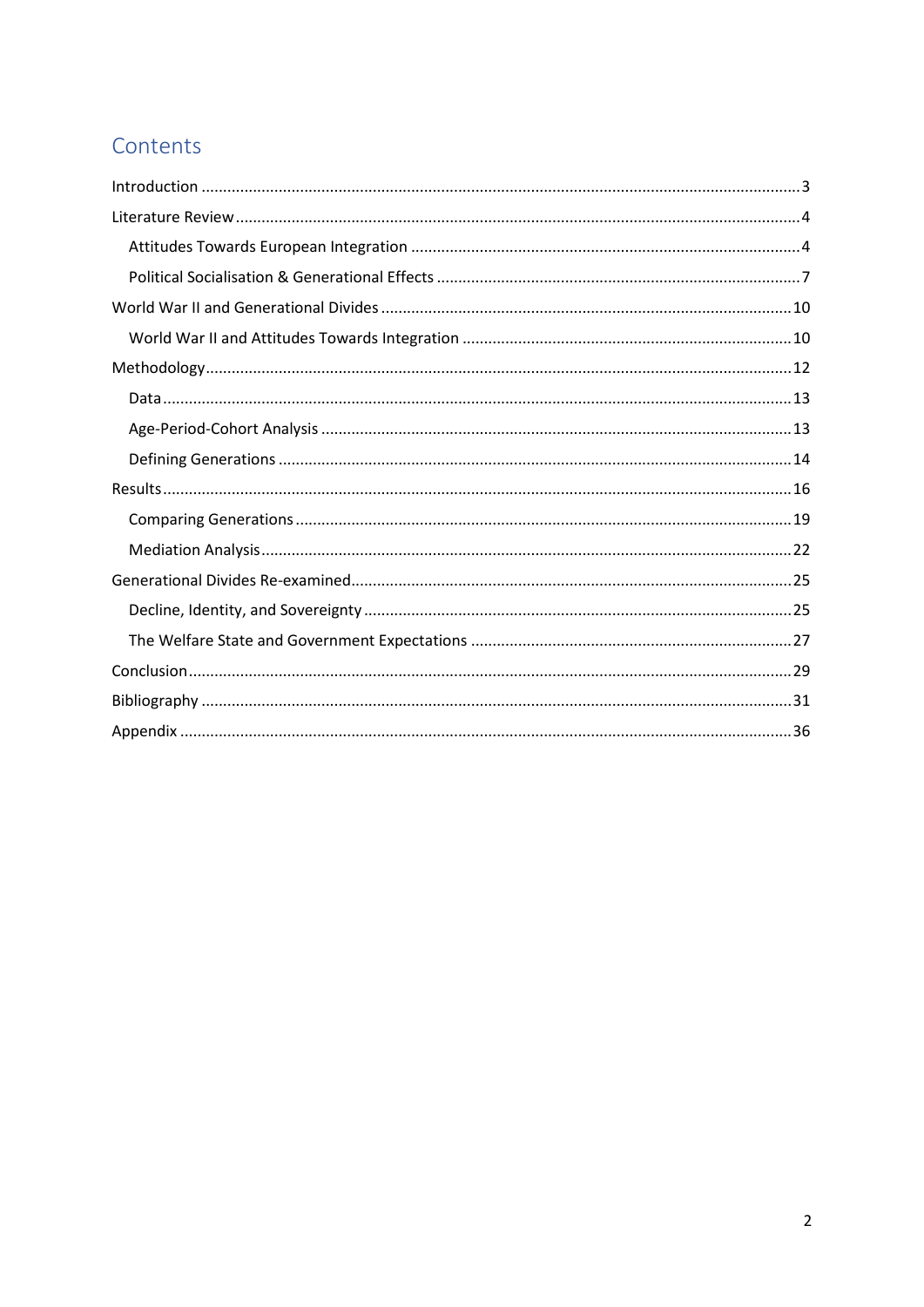## Introduction

On June 23rd, 2016, the United Kingdom voted to leave the European Union. In the wake of the vote, commentators and political scientists alike have been keen to understand the factors that underpinned this result. In the ensuing commentary, much was made of the extent older people were more likely to vote Leave than their younger counterparts. However, the European project was founded with the intention of promoting peace within a continent that had been ravaged by two world wars, an ideal that would be expected to resonate with those who had experienced these horrors firsthand. This research seeks to determine whether socialisation during World War II has led to more positive attitudes towards the European Union, in light of the pacific benefits European institutions purportedly bring. It therefore seeks to understand whether marked generational differences can be found within the over 65s category, a group treated homogenously by many demographic analyses.

To answer this question, preliminary interviews were conducted to formulate hypotheses, and understand how wartime experiences can be connected to current attitudes. Age-Period-Cohort analysis was subsequently performed using Eurobarometer data to ascertain whether generational differences exist between the war and post-war generations. To presage the findings, this analysis reveals that generational effects do exist in the expected direction: socialisation during wartime is linked with more positive attitudes towards European integration. Mediation analysis reveals further support for the proposed hypothesis, but suggests other mechanisms are also driving the observed generational effects. Consequently, a re-evaluation of the particularities of the post-war generations is made, and two other causal mechanisms are offered in explanation of the results: Britain's imperial decline, and the impact of the rise of the Welfare State.

The dissertation begins with a literature review, highlighting the extant research on attitudes towards European integration, and the theoretical underpinning of generational effects – political socialisation theory. The methodology of the research is then outlined, explaining the reasoning behind the research design, and how it builds upon existing studies. A following section generates hypotheses regarding the lived of experience of the war on attitudes, and defines generational boundaries. The next section describes some initial quantitative results and examines potential confounding variables. Mediation analysis is subsequently conducted, and in light of this analysis, two additional causal mechanisms are examined that prove salient in describing generational effects. Finally, the dissertation concludes by restating the findings, considering the limitations of the work, and its possible extensions.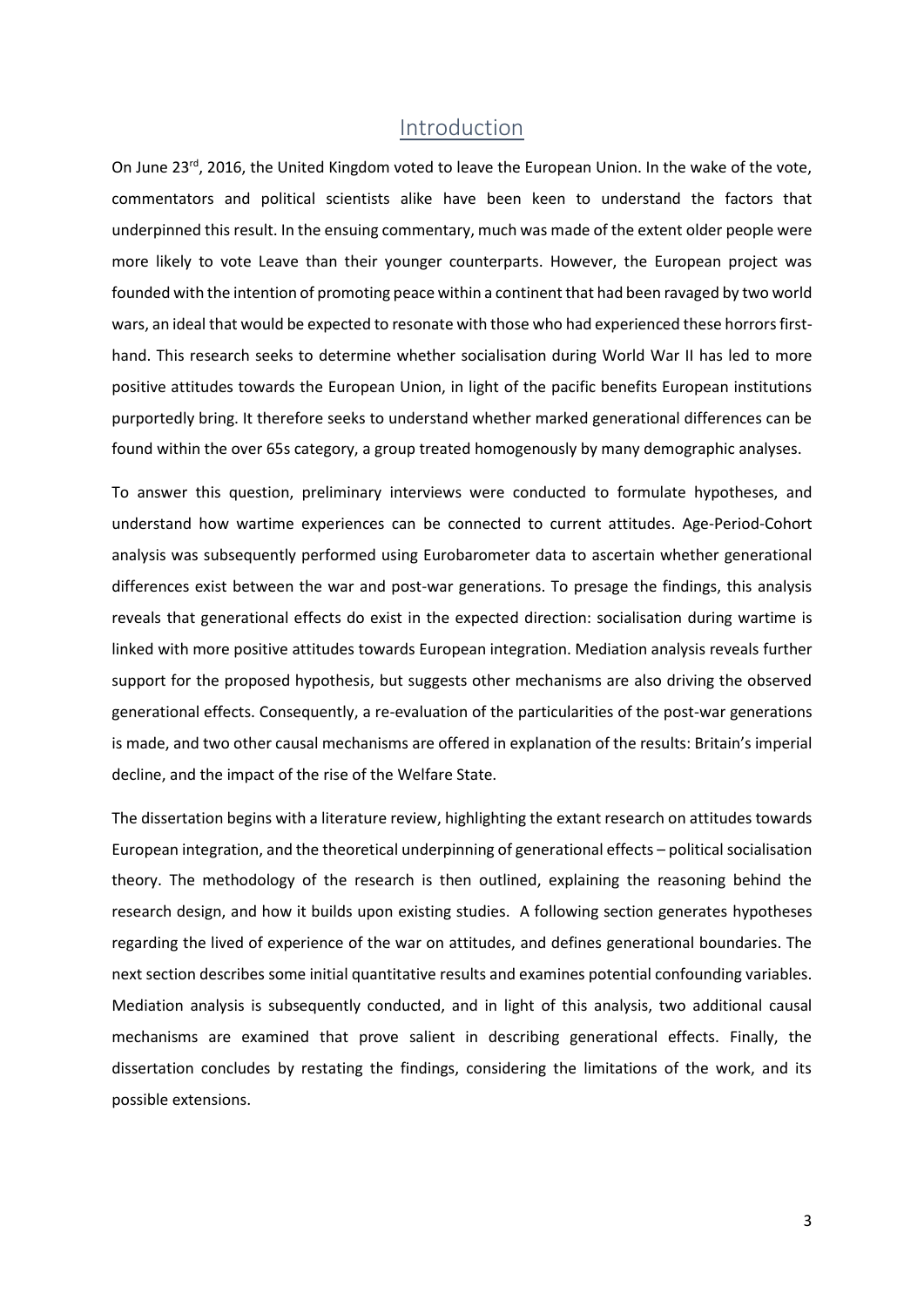# Literature Review

This section reviews the current literature pertaining to the study at hand. Firstly, the existing research identifying the key factors that affect public opinion towards European integration<sup>1</sup> is reviewed. This enables the dissertation to be placed in context alongside this body of research, while this existing work also proves pertinent to the analysis performed later in the thesis. Secondly, the literature surrounding political socialisation theory is presented. As a key underpinning to generational theory, this section provides a backdrop to the specific focus of this study. Finally, the few studies that have specifically focused on generational differences in attitudes towards the EU are given consideration. The identified strengths and weaknesses of these studies are used to show how this work builds upon these studies, and thereby addresses a gap in the literature.

#### Attitudes Towards European Integration

**.** 

The identified factors in the literature affecting attitudes towards European integration can be broadly split into three parts; those concerning utilitarian evaluations of integration, those concerning psychological processes that relate to group membership and identity, and those that rely on cuetaking from political actors (Hobolt & de Vries, 2016).

Utilitarian evaluations have generally been easier to theorise and test and have therefore been well covered in previous research. This logic proposes that European integration results in trade liberalisation, which in turn engenders economic advantages and disadvantages across different groups. Those with higher levels of human capital, best placed to take advantage of opportunities arising from labour market liberalisation, are therefore expected to be more favourable to integration (Gabel, 1998a). This is supported by quantitative models affirming that those with high occupational skills and increased levels of education feel more positively about integration (Gabel, 1998b; McLaren, 2002; Tucker, et al., 2002). Moreover, this logic has been extended to suggest that those who are wealthier serve to benefit from the capital liberalisation resulting from integration. This group is therefore more positive towards the EU (Gabel, 1998c).

Also within the utilitarian approach comes consideration of the opportunities available to people of different age profiles. Younger people show more positive attitudes towards the EU (Curtice, 2017), and show greater support for freedom of movement (Losito et al., 2018), explained in part by younger people's ability to take advantage of work opportunities across Europe, given that they are less likely to be constrained by family responsibilities.

<sup>&</sup>lt;sup>1</sup> Throughout this study, support for European integration and support for the EU/EEC are used interchangeably, although it is noted that these terms are not necessarily identical.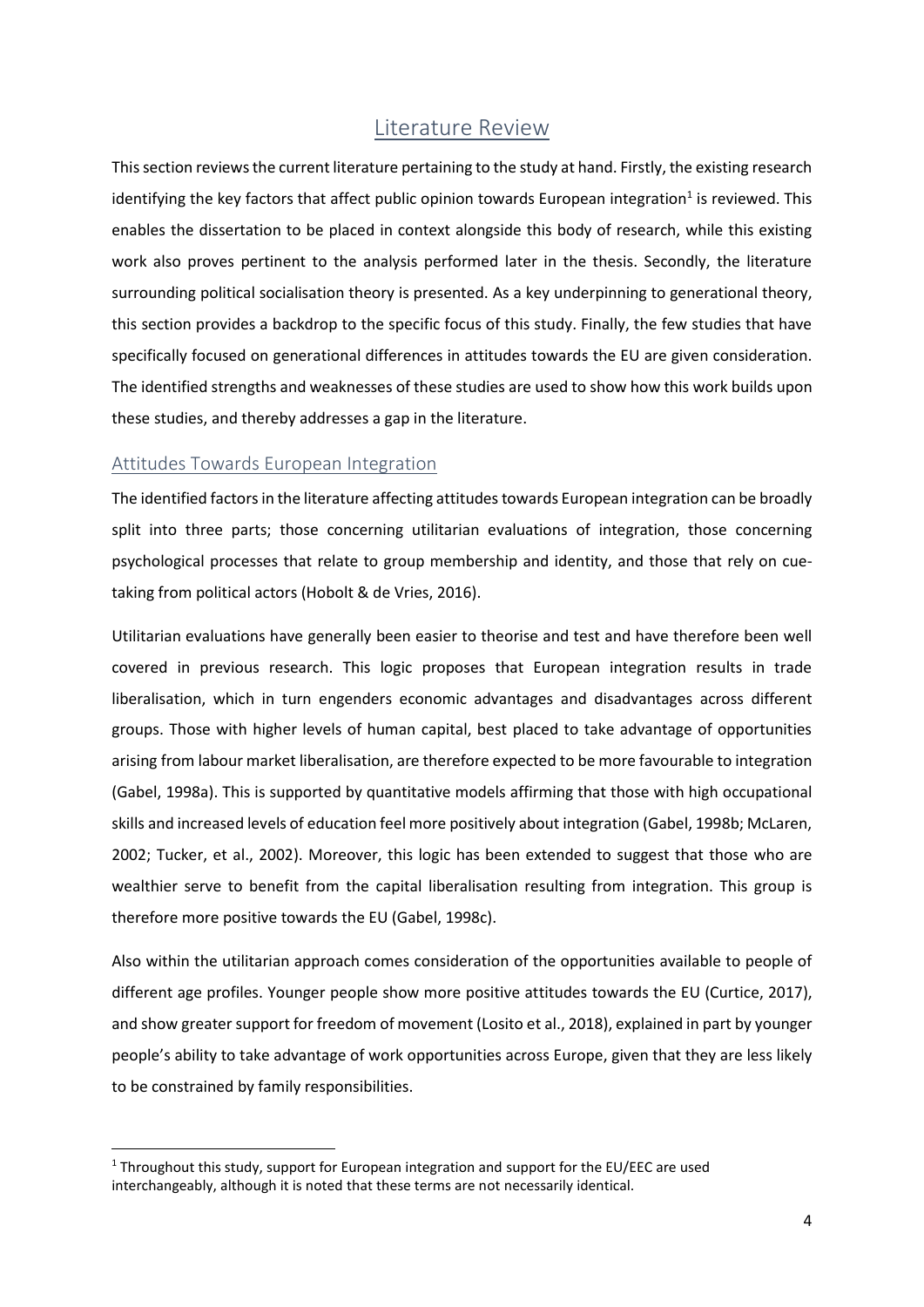Together, the various strands of the utilitarian approach provide plausible explanations for why education levels, age, income levels, and occupation type may affect an individual's attitude toward European integration.

Identity based explanations of support for integration focus upon how individuals connect notions of national group membership with the pooling of European sovereignty. Studies show that respondents with exclusive attachments to their national identities are more hostile towards integration (Carey, 2002; Hooghe & Marks, 2004; Hooghe & Marks, 2009). Moreover, those with strong national identities, as Christin & Trechsel (2002) have shown with relation to Switzerland, are often more Eurosceptic. This, however, appears to be somewhat specific to national context; Haesly (2001) found no conflict between Scottish and Welsh identities, and a European identity, while alternatively, assertions of an English identity are associated with Euroscepticism (Hobolt, 2016). Nevertheless, Carey (2002) shows that a strong national identity combined with high levels of national pride are inimical to support for integration, a relationship that likely acts through a preference for the clearly circumscribed national communities that integration challenges, and the hostility towards immigration amongst those with high degrees of national pride (de Vreese & Boomgaarden, 2005). Indeed, anti-immigration attitudes are strongly linked with anti-EU sentiments, resulting from the perceived role EU membership plays in opening borders (Peston, 2017). This identity approach has been argued to be as, if not more, instructive as utilitarian explanations for informing public opinion on European integration (Hooghe & Marks, 2004; McLaren, 2006).

In light of the connection between national identity and Euroscepticism, unpicking the drivers of identity formation and change can therefore shed light on attitudes towards integration. In particular, younger generations have been found to exhibit declining levels of national pride in Britain (Tilley & Heath, 2007) and declining nationalistic sentiments in Western Europe more generally (Dogan, 1994). This has been ascribed to younger generations growing up in a globalised, interconnected world that challenges notions of singular identities. Likewise, wider social changes resulting from, *inter alia,* education, urbanisation and reduced religiosity promote post-materialist values that encourage empathy and cooperation (Inglehart, 1997), conducive to support for supranational organisations and a European identity (Duchesne & Frognier, 1995) (although see Janssen (1991) on this latter point suggesting the evidence is inconclusive). This also serves to highlight that factors can influence attitudes in several distinct ways – in this case, education levels have been linked with the identity approach, but as outlined above, they are also deemed important in utilitarian models of Euroscepticism.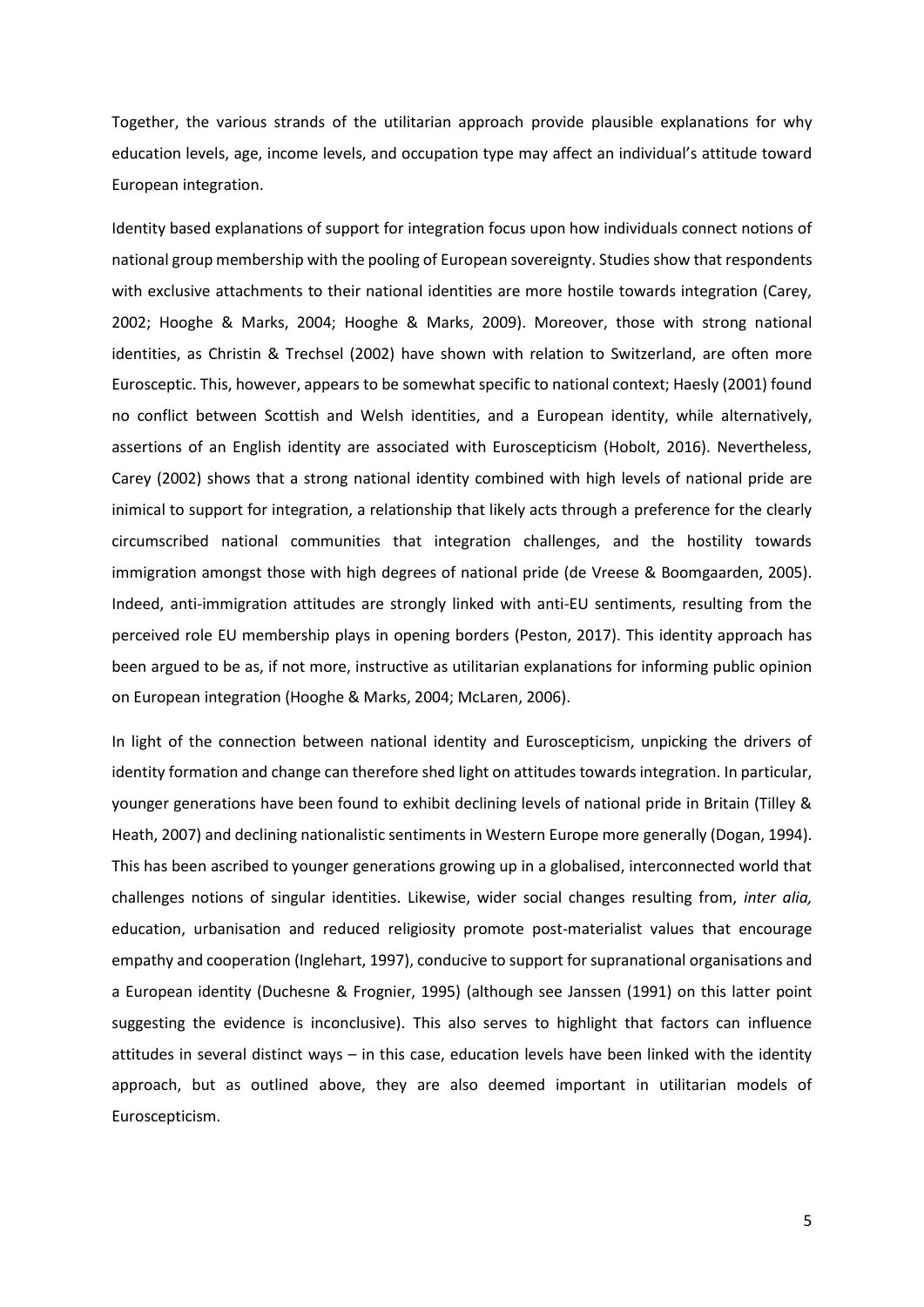The third corpus of research on this topic concerns cue-taking and benchmarking. This line of research suggests that individuals' knowledge of and interaction with the European Union is low, and therefore people forge their opinions towards the institution with respect to cues from domestic political actors. In low information environments, individuals may therefore take the position on Europe that their preferred domestic party holds, as a convenient form of heuristic reasoning (Anderson, 1998). By similar logic, some individuals have been shown to transfer their evaluations of domestic political institutions onto European institutions (Franklin et al., 1995). Alternatively, other studies show that negative views of domestic politics comport with more positive attitudes towards a transfer of sovereignty to European institutions, theorised as resulting from the EU being seen as a more attractive governance alternative in these scenarios (Sanchez-Cuenca, 2000; Kritzinger, 2006). These differing findings are likely the result of national context, and how political elites frame the relationship between national and supra-national institutions.

Additionally, the salience of arguments linked to the utilitarian or identity approaches may be enhanced by cues. For example, Sniderman et al. (2004) conducted an experiment to show that more negative attitudes towards immigration were exhibited when respondents were primed to think about their national identity. Likewise, Hooghe & Marks (2005) find an interaction effect between domestic political parties' guidance on European integration, and the extent to which this integration is judged in relation to community identities, rather than utilitarian considerations. Similarly, Vliegenthart et al. (2008) find evidence that the framing of European issues in the media can have a substantive effect on attitudes, albeit one more likely to strengthen attitudes rather than change them (Azrout et. al, 2012).

With specific reference to the Brexit referendum, Clarke et al. (2017) analysed pre-and postreferendum survey data to confirm aspects of the utilitarian model, but also to show that individual political actors – Cameron, Corbyn, Farage, and Johnson – can cue their own supporters, thereby affecting whether positive or negative aspects of EU membership, both identity and utilitarian based, were given prominence in these voters' minds. The political cues model has thus been shown to have a direct influence on the public's opinion of integration, through individuals being guided by their domestic political ties, but also indirectly, by mediating whether utilitarian or identity considerations become points of high valence in people's evaluations.

The three outlined strands of literature should not be viewed as mutually exclusive; the evidence suggests each are in operation in influencing attitudes, in both distinct and interacting ways. Additional causal pathways have also been identified in relation to attitude formation. For example, a cognitive mobilisation model has been posed as a fourth research strand (Inglehart, 1977). This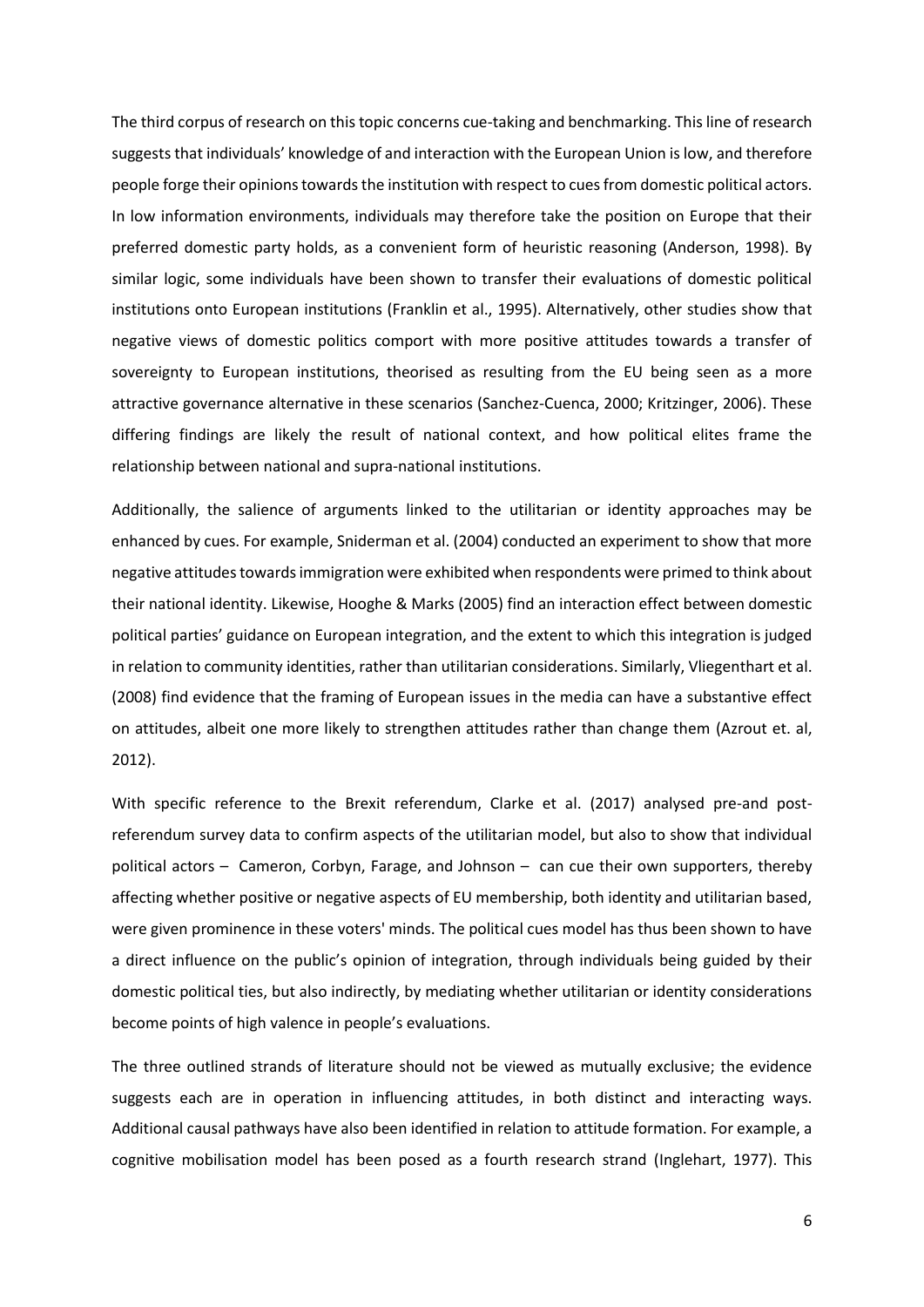suggests that higher levels of education and improved technology have enabled people to make more informed opinions regarding Europe, reducing the perceived threat arising from confusion, aiding understanding of the costs and benefits of the EU, and reducing the reliance on domestic political party heuristic cues (Karp, et al., 2003). However, given that these aspects are largely salient by governing which of the three models is most influential in an individual's evaluation process, it has not been offered as a distinct model here. Further work has focused on additional variables in more focus; religious denomination, for example, has also been shown to be weakly instructive of attitudes on integration, with Protestants theorised as being reluctant to engage with a project viewed as driven by predominantly Catholic nations (Nelsen, et al., 2001).

In sum, the existing research presents an array of factors that have causal significance in determining individuals' attitudes towards European integration. Much of this research is reliant upon analysis of Eurobarometer survey data to substantiate the claims made. However, even the most comprehensive models rarely exhibit high levels of predictive power. The  $R^2$  values of many models are between 0.03-0.15 (e.g. Anderson & Reichert, 1996; Steenbergen & Jones, 2002; McLaren 2002), and only achieve higher figures when values are included that are arguably a consequence of opposition to integration, not a cause of it; support for Eurosceptic parties such as UKIP, for instance (Clarke et al., 2016). This illustrates that attitude formation is complex, and that it is challenging to reduce it to a set of neatly defined causal variables.

This study focuses upon one particular causal group, generational effects, in one particular nation, the UK. It is within the aforementioned wider body of research that analysis of these effects must be placed, and which subsequently can help inform a more comprehensive understanding of how the three outlined models operate in affecting attitudes. It is to the current research on generational effects that this review now turns.

#### Political Socialisation & Generational Effects

Theories of political socialisation contend that political attitudes crystallise during adolescence and young adulthood (Sapiro, 2004). While attitudes can and do change throughout the life-cycle, a wealth of political psychology research has demonstrated that new information is often processed in a biased or selective manner (Kunda, 1990; Taber & Lodge, 2006; Baekgaard, et al., 2017), given pre-existing attitudes, suggesting that once attitudes are formed, they display a high degree of persistence (Jennings & Niemi, 1978; Sears & Funk, 1999). Consequently, influences on a person's initial attitude formation are likely to be particularly instructive of attitudes even well beyond early adulthood. Bartels & Jackman (2014) find evidence for just this effect in relation to party identification.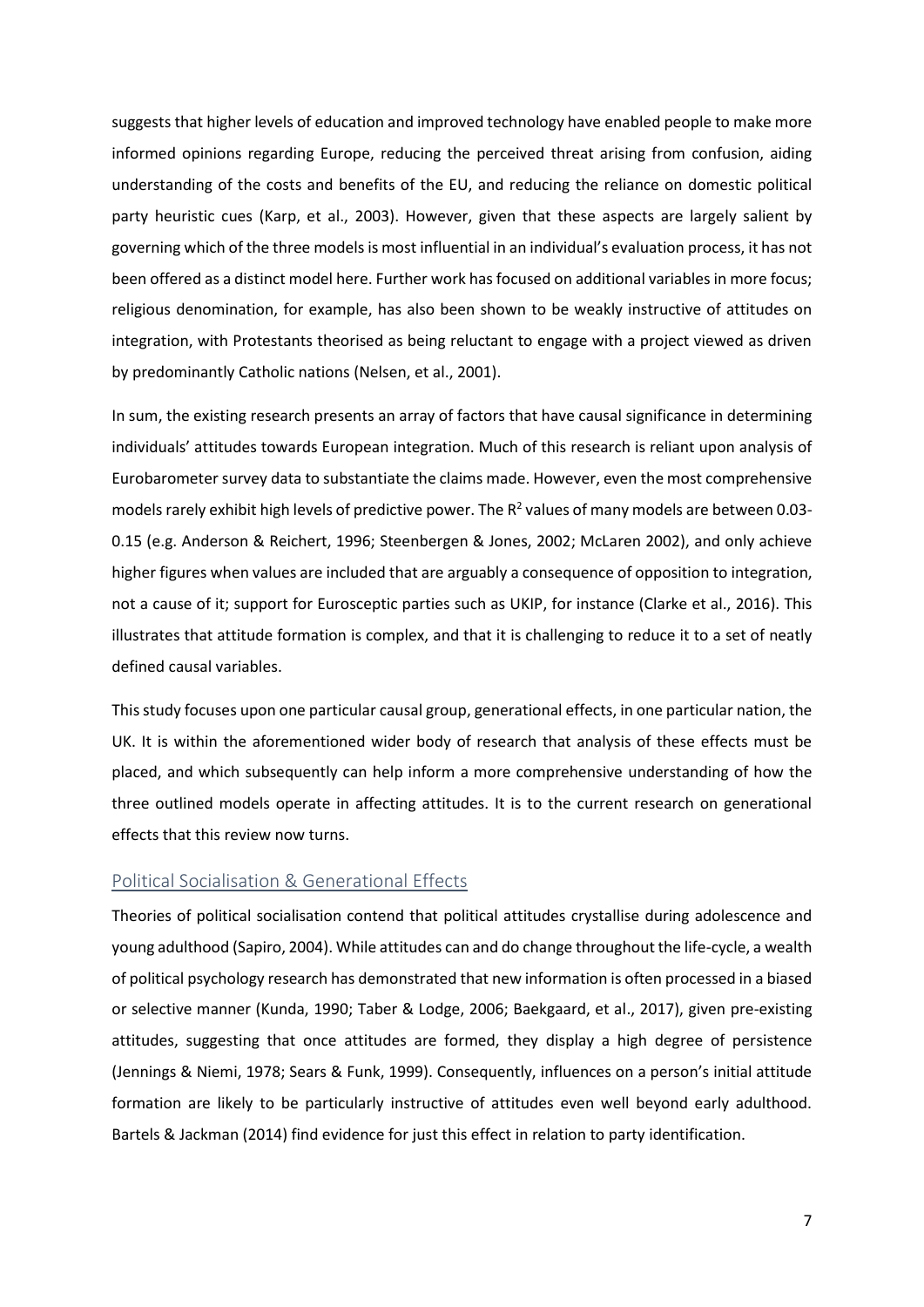This logic has been used to underpin the theory of generational differences (Mannheim 1952), which argues that differences in the prevailing social and political conditions during people's formative years can be instructive in classifying generational groups. Hence, given that the formative period of each generation comprises of a unique social environment and set of events, these events can prove vital in determining attitudes that persist much later into life. Evidence for these generational differences have been found with relation to political participation (Grasso, 2014), inter-racial marriage (Neundorf & Niemi, 2014), and support for the left in post-communist countries (Dinas & Stoker, 2014).

With specific relation to attitudes towards European integration, only two full studies have been conducted that examine generational effects. Down & Wilson (2013) classify six generations and use Eurobarometer data to test for cross-national cohort effects. They hypothesise that younger generations, who have been socialised in periods when the EU and its signifiers have been in existence, will be more positive towards integration, given that the EU and its institutions will be viewed as the norm by these younger generations. They find support for their contention; the cohort that came of age between 1952-1971 are 5.9% less likely to be supportive of the EU than the most recent cohort, born after 1986, when controlling for several other variables. This generation effect is curvilinear, however, as they find some evidence that the war generation is more supportive of the EU than the post-war generation. The authors suggest this is due to "the deprivation of the Great Depression and the horrors of the Second World War" (p.443), but no further evidence is provided to support this claim. The same authors revisited their work (Down & Wilson, 2017) and re-ran the analysis with different measures of support for integration. They confirm their earlier findings, and additionally suggest that cohort effects are more instructive of attitudes than age effects.

Fox & Pearce (2018) built upon this previous study, seeking to define a comprehensive model of Euroscepticism in the UK by accounting for generational effects. They use British Election Study data to test support for British membership of the EU/ECC, enabling additional controls lacking in Down & Wilson's work. This study supports the earlier findings within the UK context, suggesting more recent generations are more positive towards the EU than older generations, with the exception of the war generation. However, within their full model these generational effects are not statistically significant from one another, albeit with coefficients in the expected direction. In fact, only one generation is found to differ with statistical significance relative to the immediate post-war generation: the war generation. This fact seems to be largely overlooked by the authors, as it is not the principal focus of their research.

These studies thus provide evidence that generational differences exist in attitudes towards Europe between the pre-and post-war cohorts. Neither study focuses upon this generational difference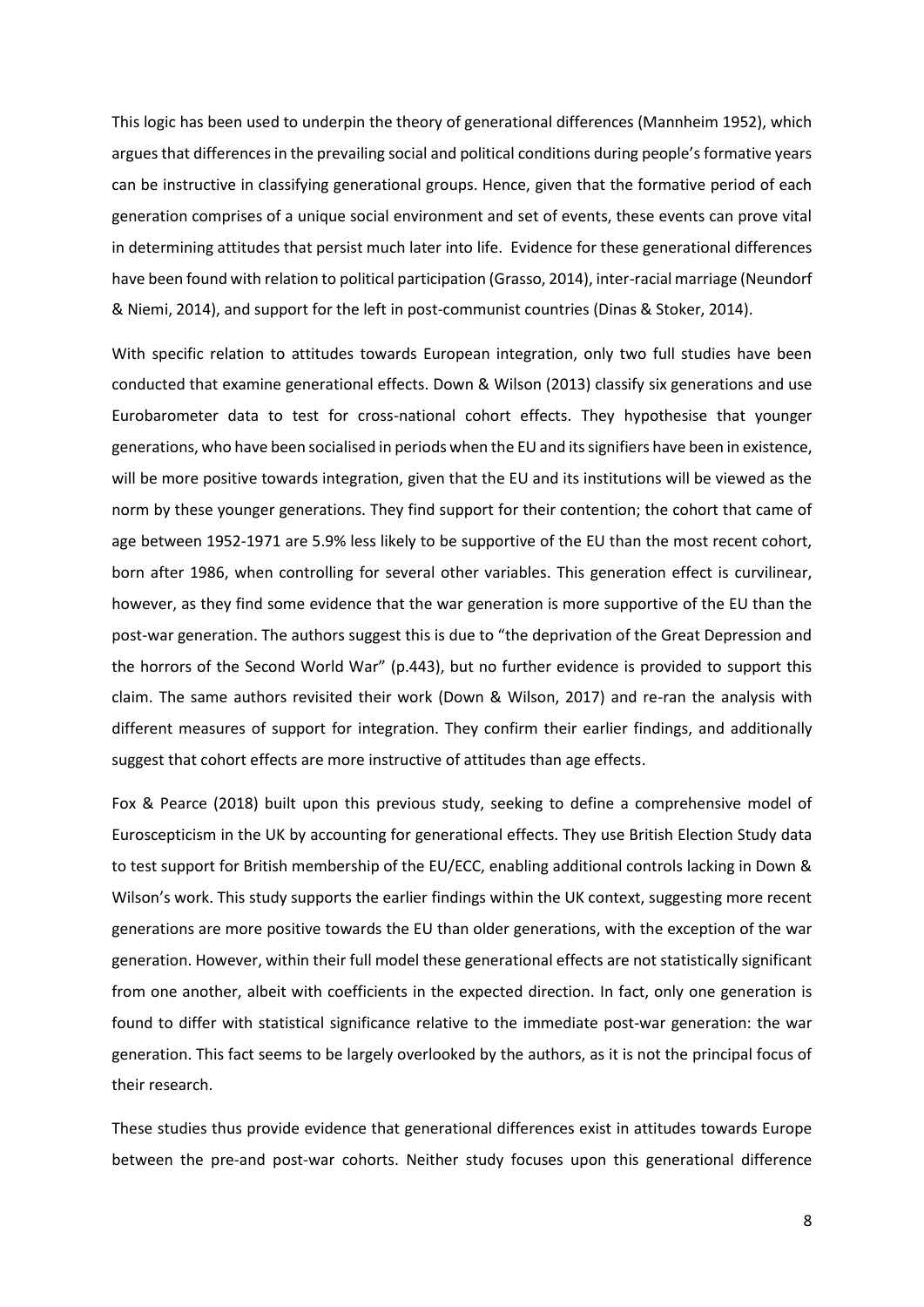however, and little theory is offered to explain or justify this finding. There thus exists a puzzle to be explained. Furthermore, if these findings can be confirmed, it is not clear what is driving the effect and through which of the three models previously outlined – utilitarian, identity, and cueing – that it is operating through. Hence, this study seeks to confirm and address this generational effect, thereby contributing substantially to the nascent literature on this specific area, and the broader literature aimed at understanding the drivers of Euroscepticism in the UK.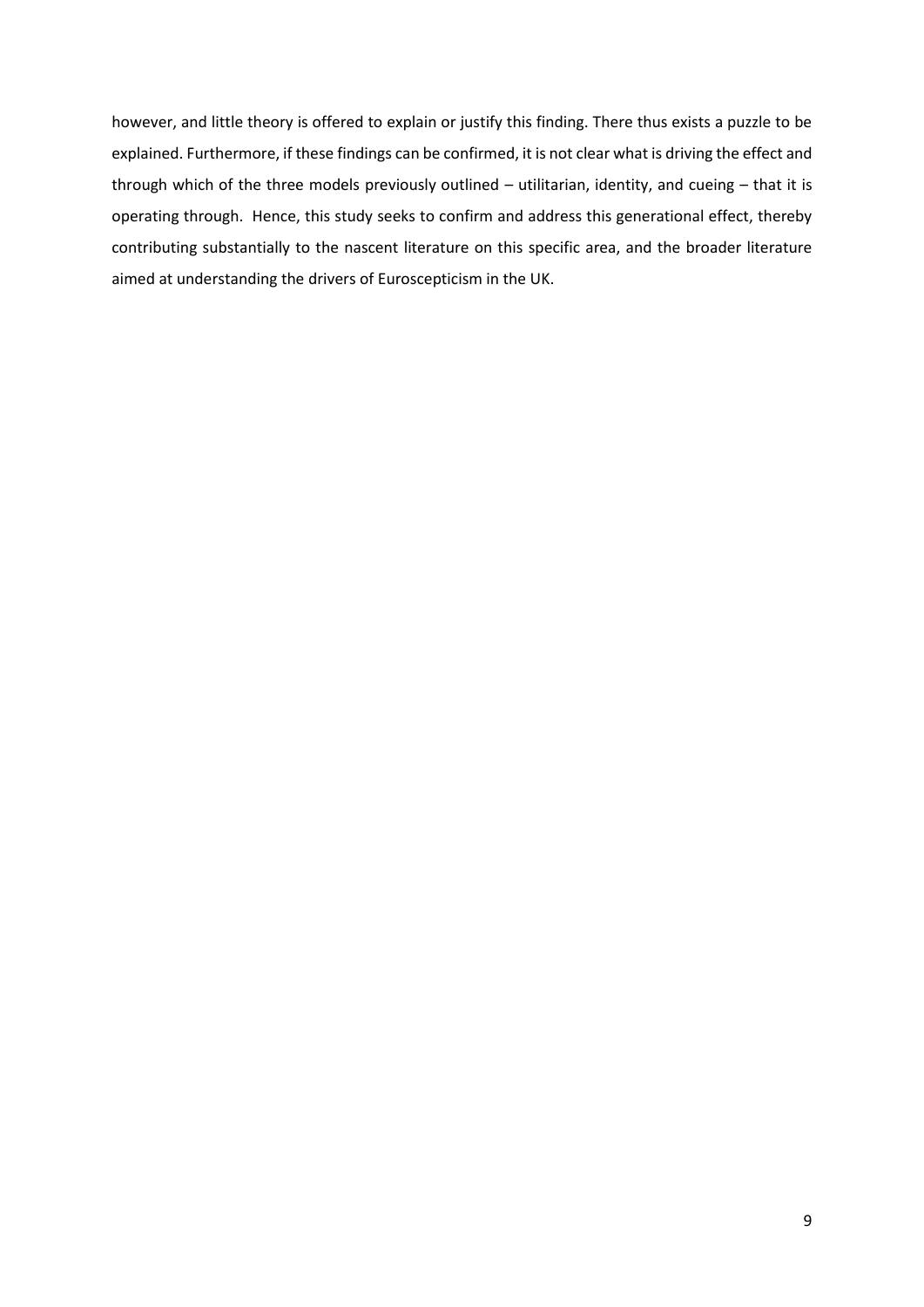# World War II and Generational Divides

This work investigates generational effects with specific reference to differences between the pre-and post-war generations. This section details the logic behind why first-hand experiences of World War II can be expected to engender pro-integration attitudes, and consequently formulates a hypothesis.

#### World War II and Attitudes Towards Integration

The origins of European integration fundamentally lie in the devastation that benighted Europe in the aftermath of World war II. The Schumann Declaration, which preceded the European Coal and Steel Community (ECSC), was explicit in its intention of creating a more unified Europe as a means to promote peace and avoid war. The declaration spoke of creating a supranational trade organisation that would pool the production of coal and steel, so as to "make it plain that any war between France and Germany becomes not merely unthinkable, but materially impossible" (European Union, 2017). The ECSC thus enabled tariff-free trading across France, Germany and other European states, solving the security dilemma inherent in one nation monopolising industrial resources, and beginning a greater integration of European economies.

The logic that increased European trade liberalisation would not only be mutually beneficial economically, but also boost international security, underpinned much of the integration process. This integration would ultimately result in the ECSC foreshadowing the European Economic Community (EEC), the European Atomic Energy Community (EURATOM), and finally, the European Union. A strict proof of this pacific influence of European integration cannot be undertaken – one cannot test the counterfactual of how the course of events would have occurred post-1951 without integration. What can be said, however, is that no major conflict has transpired between powers within the European organisations since World War II, a fact which helps to explain the EU's recipience of the Nobel Peace Prize in 2012.

The pacific benefits of integration have entered the public debate. David Cameron espoused the irenic advantages of EU membership on the Brexit campaign trail, even going as far as to question whether a Britain outside of the EU would be assured of continued peace. Moreover, this type of argument appears amongst the public. Díez Medrano (2003) conducted 59 interviews with local political elites and members of the public in the UK on their attitudes towards Europe, finding that 32% of interviewees mentioned the pacific benefits of European integration. In an interview for preliminary research for this study, Tony (b.1925), who served in the Navy during the war, outlines his thinking thus: "*I am in favour of Europe being united in a fundamental way. I saw the basic time that French people were having in the aftermath of the war, everywhere was devastated, and we needed to unite to see off the threats to come*" (T. Severs, interview with author, 21.07.2018). Likewise, Derek (b.1930),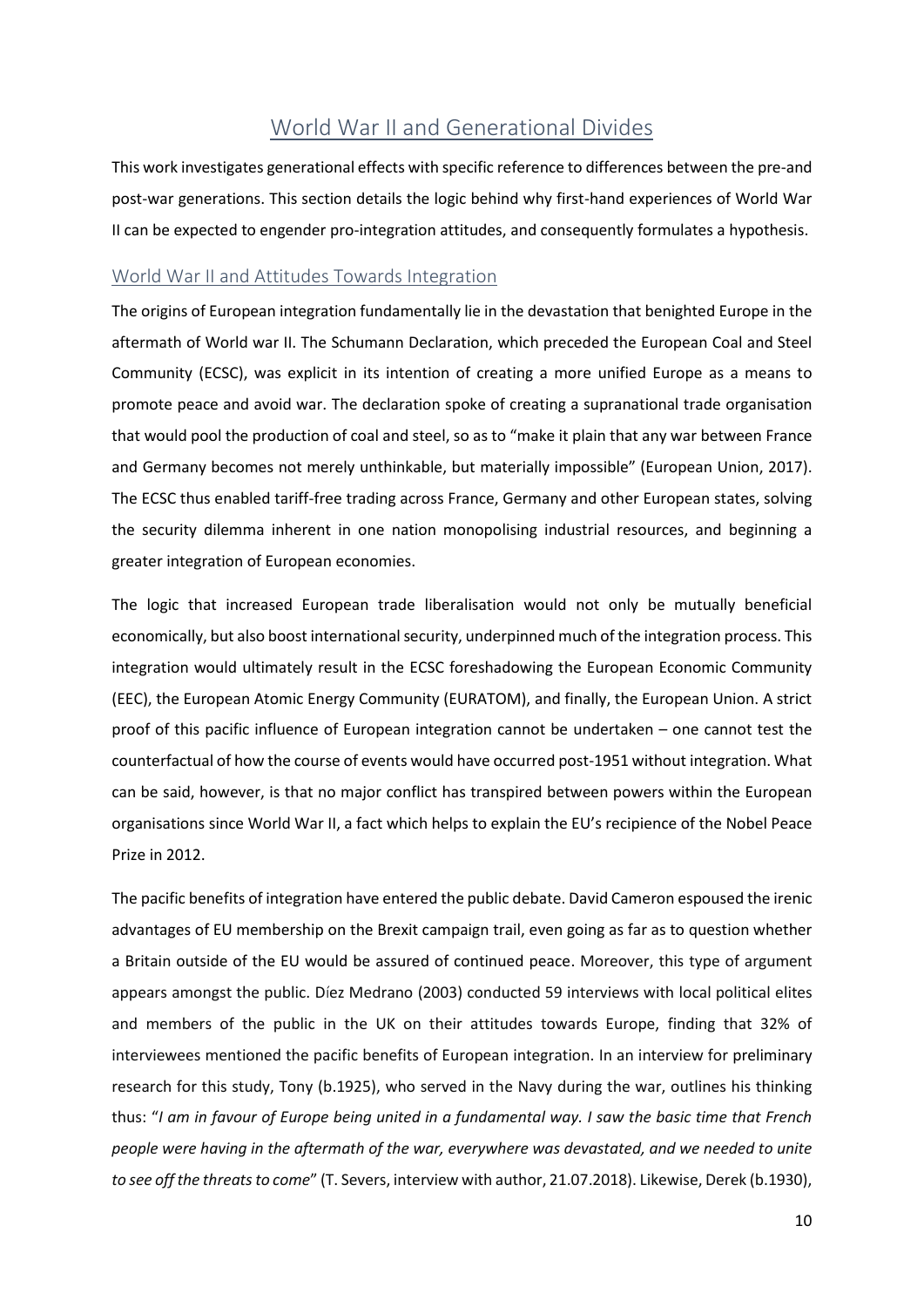a teenager during the war, spoke of how the war "*had a profound effect*" on him and that consequently he wanted "*to protect his grandchildren from another European war*" by voting Remain in the Brexit referendum (D. Stone, interview with author, 28.07.2018). The EU's role as an enabler of peace is therefore linked to positive assessments of Britain's membership amongst these individuals.

On a broader scope, Gabel & Palmer (1995) finds evidence that the pacific argument for integration has had the most impact in those countries which suffered disproportionately from the war, by using cross-national data on war deaths per capita. Additionally, this analysis suggests that this relationship has attenuated over time; as the war is further removed from popular memory, its impact on attitudes recedes. These two studies are thus congruent with the notion that integration's impact on bringing peace to Europe has influenced public opinion, and that this influence is related to historical experiences of the war.

Consequently, a hypothesis can be offered that those individuals who experienced their formative years during wartime – a group affected by the event more than any other – are those likely to be most amenable to the argument that integration has fostered peace in Europe. A positive assessment of this sort is therefore also likely to lead to a more positive assessment of EU membership. If this effect is strong enough, one would expect to see a more positive attitude towards the EU amongst the war generation than the immediate post-war generations.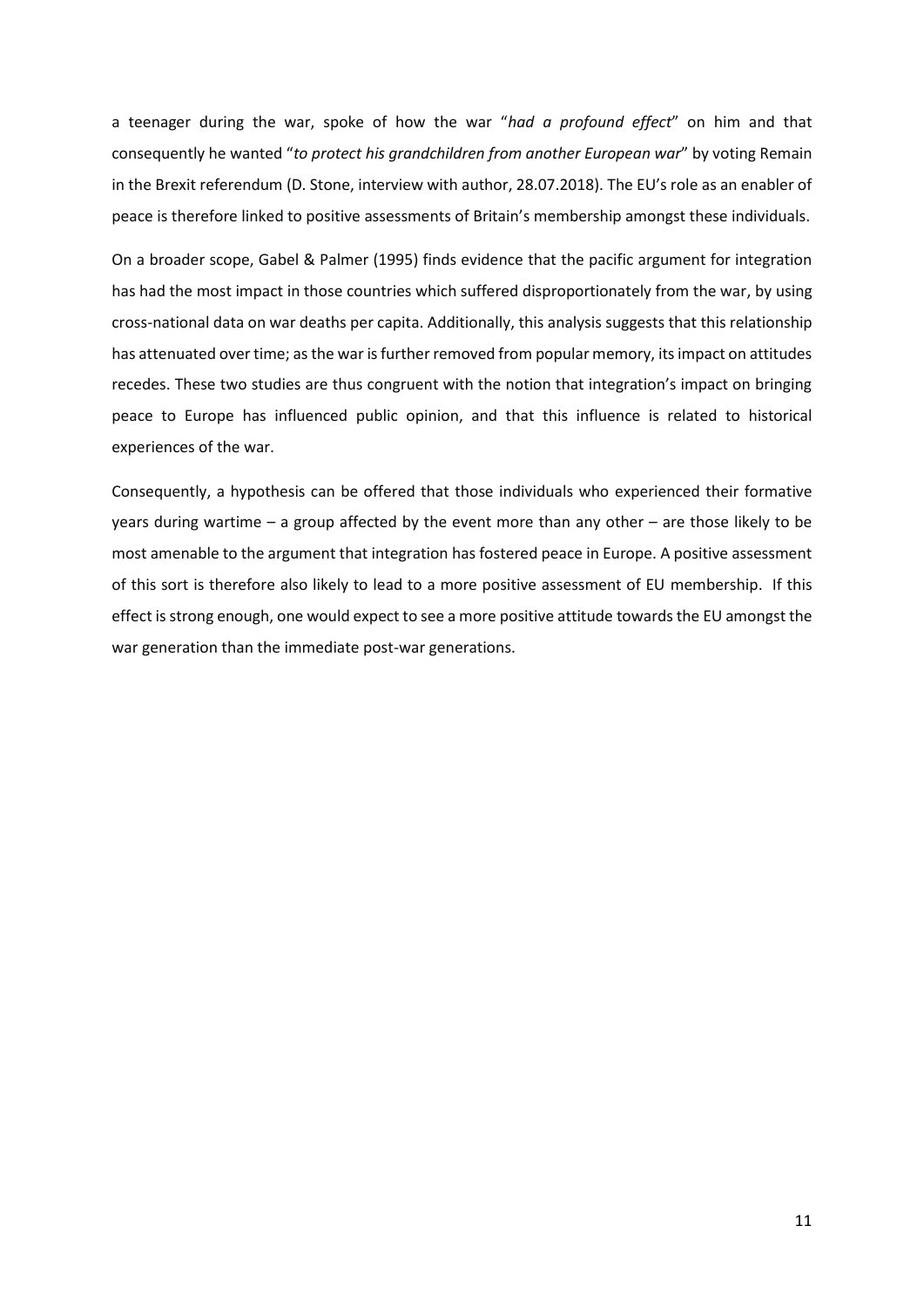## Methodology

This work relies upon a mixed methods approach in answering the research question. Firstly, as preliminary research, 10 semi-structured interviews with over 75-year olds, drawn from a convenience sample, were undertaken as a means to form hypotheses and to unpick how and why certain events may be linked with attitudes towards the EU. Secondly, a large-N quantitative analysis is undertaken using Eurobarometer survey data, testing whether generational differences are evident across descriptors of attitudes towards the EU. This analysis is complemented by historical research, specifying and justifying pertinent points of difference between generations. This qualitative research is therefore placed within a framework of Mill's method of difference. These methods thus serve to complement each other, with each addressing the limitations and weaknesses of the other.

Large-N analysis is well suited to the present research for a number of reasons. Notably, given that research on public opinion and attitudes takes the individual as the core unit of analysis, a relatively large number of cases is needed for samples to be representative of the population as a whole. Furthermore, large-N studies are equipped to analyse multivariate, probabilistic causality. As previously discussed, numerous factors have been identified as influencing individuals' attitudes towards the EU, and thus the use of a large dataset enables sufficient variation to identify the relative causal weight of these factors.

Additionally, data availability enables the usage of quantitative methods. The Eurobarometer surveys have asked large numbers of people their opinions on matters relating to Europe over a prolonged period of time. Thus, large-N analysis is not only a viable method of gaining insight into the research question, but it is made practically possible by this existing project.

Despite these outlined merits of a quantitative approach, several drawbacks in the method, and the particular task of understanding generational effects, render it inadequate as a means to answer the research question in its entirety.

This is largely attributable to the contestation around what findings of a cohort effect imply, as ultimately, findings of a cohort effect alone cannot specify the source of causality. Too often studies provide a plausible theory for why generational effects may exist, proceed to test for these differences, and therefore assert that their original hypothesis is supported if such effects are found. However, these studies do not always address alternative hypotheses which may explain the same results, nor do they always give explicit focus to the causal mechanisms linking their proposed theory and results. This shortcoming is echoed by Winship and Harding (2008), who note that "in order to achieve identification of Age-Period-Cohort models, it is necessary to specify the mechanisms through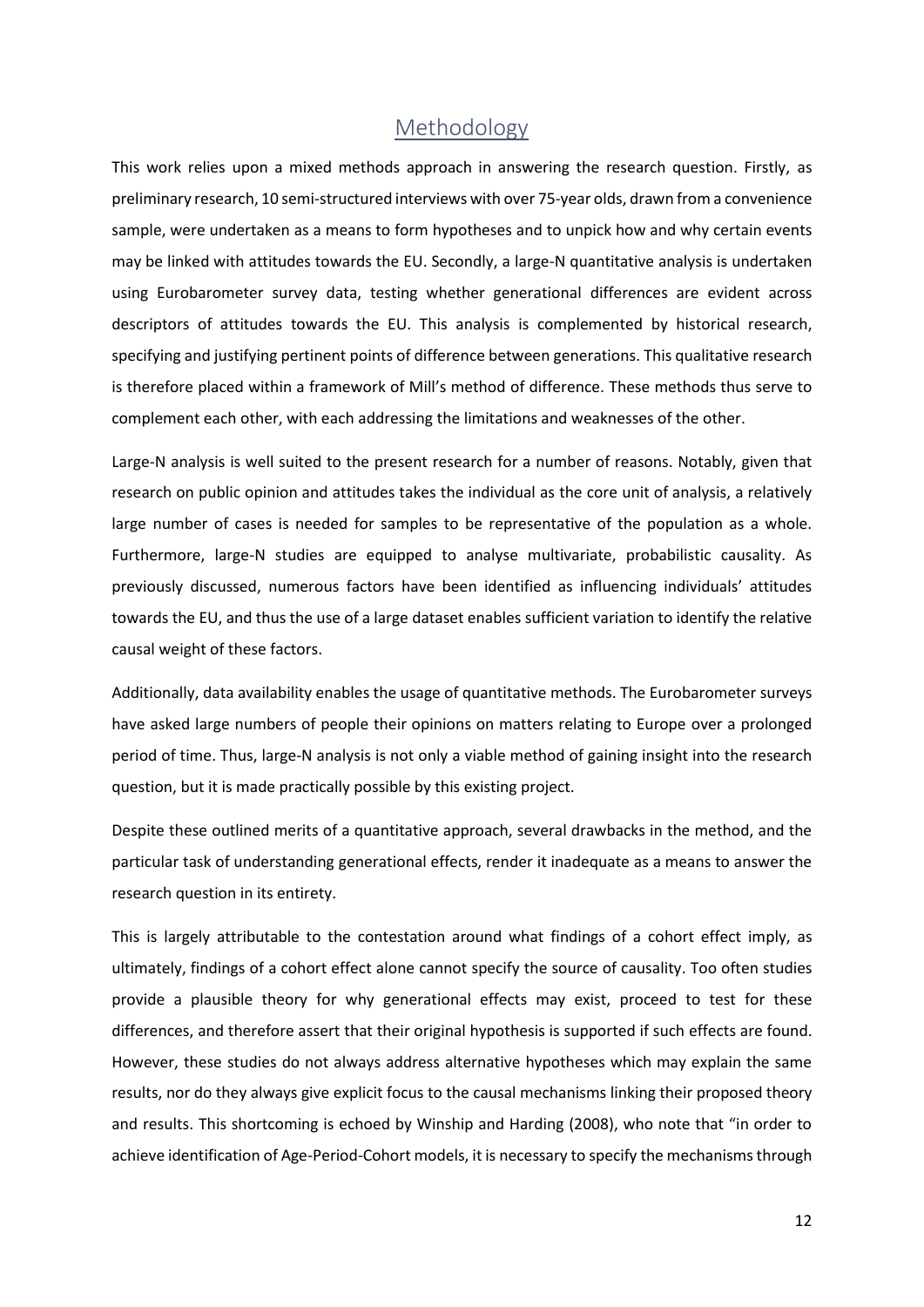which the processes of interest work" (p.365). This research therefore includes historical crossgenerational research and mediation analysis using additional survey data, as a means to specify causal mechanisms.

#### Data

The quantitative data used in this study originates with the Eurobarometer survey series conducted on behalf of the European Commission. These biannual surveys involve a face-to-face interview with approximately 1000 respondents from each EU member state, conducted by a researcher asking a set of standardised questions. They are heavily structured, with interviewers given "detailed and uniform instructions" (GESIS, 2018), ensuring cross-interviewer validity.

Eurobarometer surveys have changed throughout time, and thus while they have been conducted between 1970-2018, not all years can be included in each model analysed, as questions have been changed, dropped, and reintroduced across surveys. This is made explicit in the results, with details provided of the survey years included. In total, Eurobarometer surveys were merged to give a working longitudinal dataset that included data from 1970-2017.

#### Age-Period-Cohort Analysis

The quantitative analysis conducted involves the trifurcation of age, period, and cohort effects. APC analysis seeks to use regression techniques to isolate the influence of life-cycle effects, historical context, and generational effects on attitudes. While these constitute distinct means through which attitudes are affected, separating them individually in quantitative models can prove challenging.

Life-cycle effects involve the influence of ageing and common life-events on attitudes. Thus, a relationship between age and a particular dependent variable driven by life-cycle effects may be reflective of psychological processes concerning ageing, and/or the impact of life events that are associated with certain age brackets, such as getting married or having children. Period effects concern contextual events and occurrences that have a short-term influence on all attitudes in the period in which they are expressed. For example, should a damning scandal break regarding a local politician on the eve of a poll, one would expect a period effect in the form of a depression in the positive opinions of all respondents during this time. Generation effects refer to the influence of environmental factors during each generations' formative period, such as the prevailing social attitudes of the time or important political events that occur during this period, and that have a lasting impact on this generation's worldview.

The challenge surrounding these elements is known as the APC identification problem, resultant from the fact that all three types of effect are related to each other via their relationship with time. This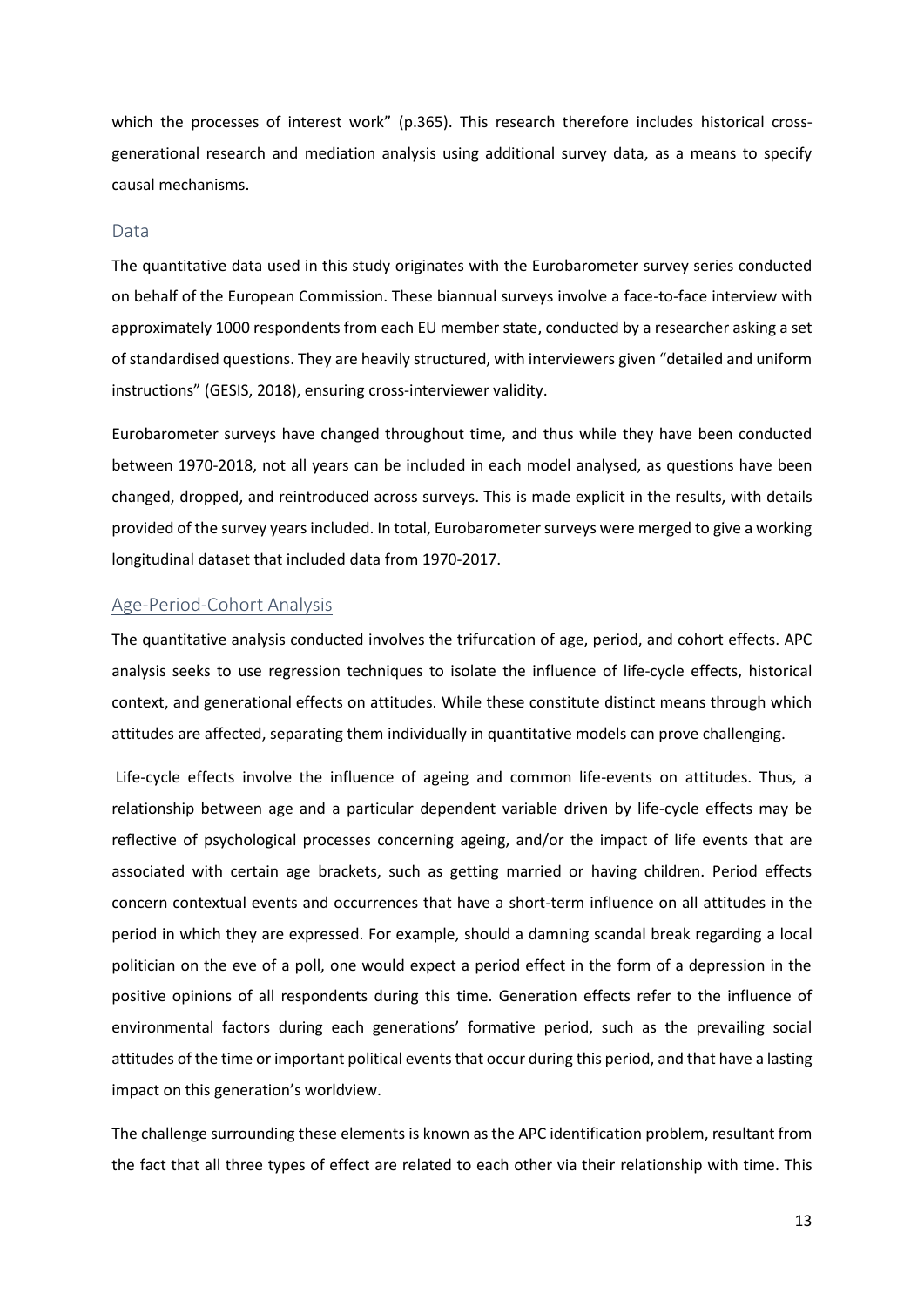means that when age, period, and cohort effects are measured by the same unit (years), they display perfect collinearity, as Age = Period - Cohort. Given this relationship, a model is unable to distinguish between the three effects. Several statistical techniques have emerged to solve this issue (e.g. Yang & Land, 2006), however, these techniques rely on underlying assumptions that may give misleading results (Bell & Jones, 2014). Consequently, this study takes a familiar approach of defining generational cohorts over several years, breaking the collinearity with age and period. This method relies upon adequately justifying the choice of generational divides, using 'side information' to formulate why generations should differ, and how this relates to the dependent variable (Glenn, 2005). This study therefore proceeds by defining generational divides.

#### Defining Generations

In order to test the outlined hypothesis, generations need to be defined. Clearly, generational epochs do not have neat delineations; there is no agreed upon start date from one generation to the next. Nevertheless, in the context of this study, defining a wartime generation can be done with a degree of confidence. This generation is defined as those who experienced the war during their formative years. As an event which dominated the entirety of social and political life over a 6-year period, it stands to reason that this qualifies as a time with a distinct social environment, that as per socialisation theory, would leave a lasting attitudinal imprint on those who experienced it during their formative years. Indeed, Jennings (1987) considers a generation one which came of age during significant epochal events, periods of notable stress, and times of fervent socio-economic change. The war period undoubtedly meets these criteria.

Precisely judging what constitutes an individual's formative years is a matter of some debate. However, studies have typically considered an individual's years between 15 and 25 as their formative period, this being the time when coherent political attitudes are first formulated. This study keeps with this tradition, and moreover, apes the categorisation employed by Fox & Pearce (2018). The following generations are therefore specified:

- 1. A war generation born between 1920-1925, who experienced a majority of their formative years during the war. This generation experienced severe threats to their physical and economic well-being, and largely engaged in politics through membership of mass organisations, such as political parties (Grasso, 2014). This generation had no experience of European integration during their formative years.
- 2. A post-war generation born between 1925-1946, experiencing the majority of their formative years between 1946-1966. This generation saw a post-war reconstruction that boosted the standard of living, while established and organised institutions – the church, unions, and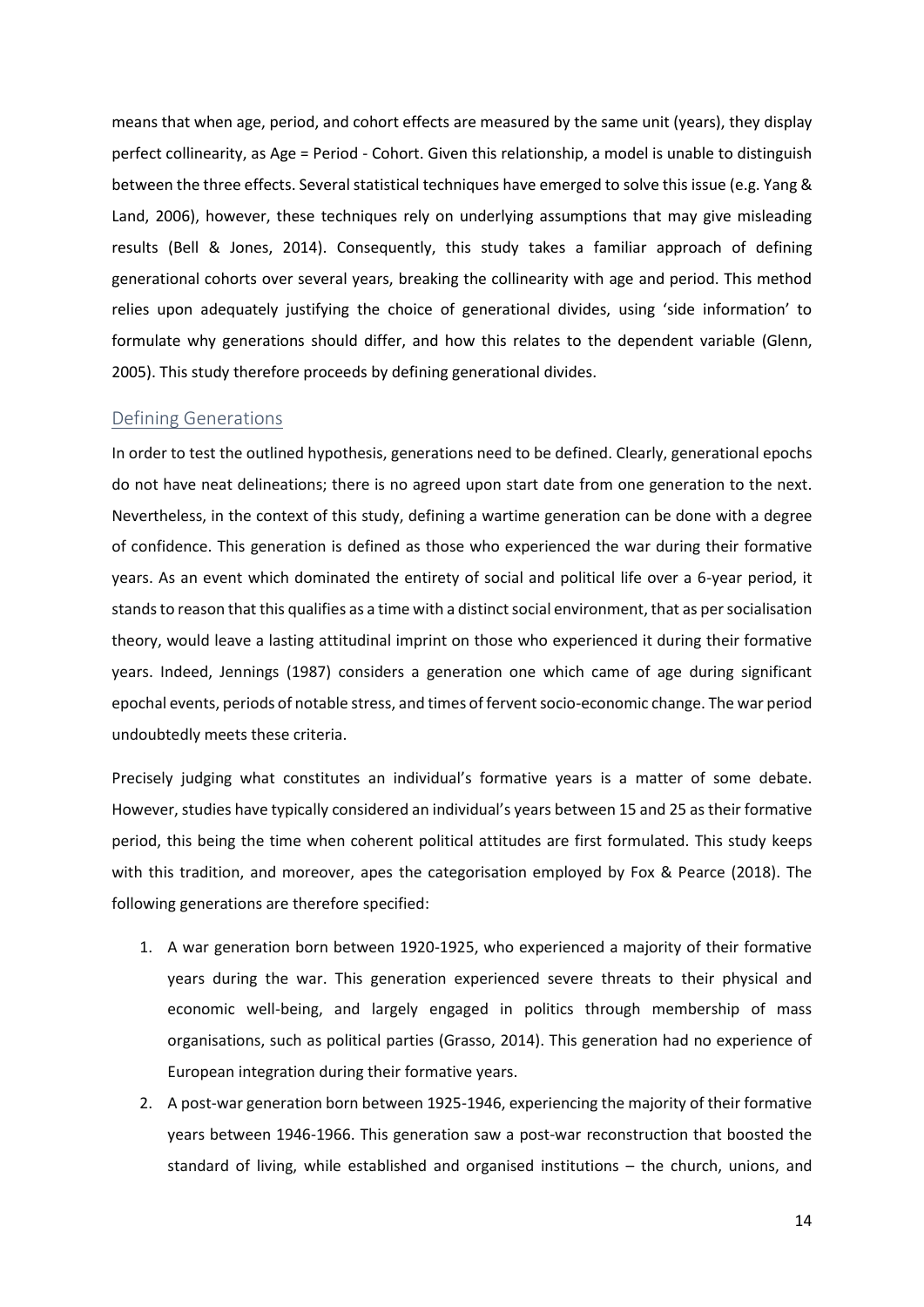political parties – continued to dominate the political sphere (Audickas et al., 2016). This generation witnessed the first moves towards European integration, with the establishment of the ECSC and the EEC, although Britain remained outside of these bodies.

- 3. A 60s/70s generation born between 1946–1957. This cohort saw further increases in the standard of living, with relatively low unemployment and increased life expectancy (Hicks & Allen, 1999), and were amongst the greatest beneficiaries of the establishment of the welfare state. This generation came of age during a period when Britain entered the EEC in 1975.
- 4. An 80s generation born between 1958-1968. This group saw significant increases in education levels, and witnessed the internecine battles within the Conservative party surrounding membership of the EEC. Further European integration continued, with Britain's involvement.
- 5. A 90s generation born between 1969-1981. This generation saw further integration that culminated in the EU, which thus became a more salient domestic political issue itself (Down & Wilson, 2013). Access to higher education and living standards continued to improve.
- 6. A millennial generation born after 1982. This cohort saw greater access to education and made more use of technology in their daily lives than ever before (Dalton, 2013). This highly educated generation were amongst the first to be able to take advantage of the free movement of labour within the EU. Likewise, this group came of age when British integration in Europe was deeper than ever, with symbols and initiatives of the EU more prominent in the public sphere (Down & Wilson, 2013).

In utilising the same cohorts as Fox & Pearce (2018), this analysis not only draws on their theoretical arguments, but also allows a test of their findings on a different dataset.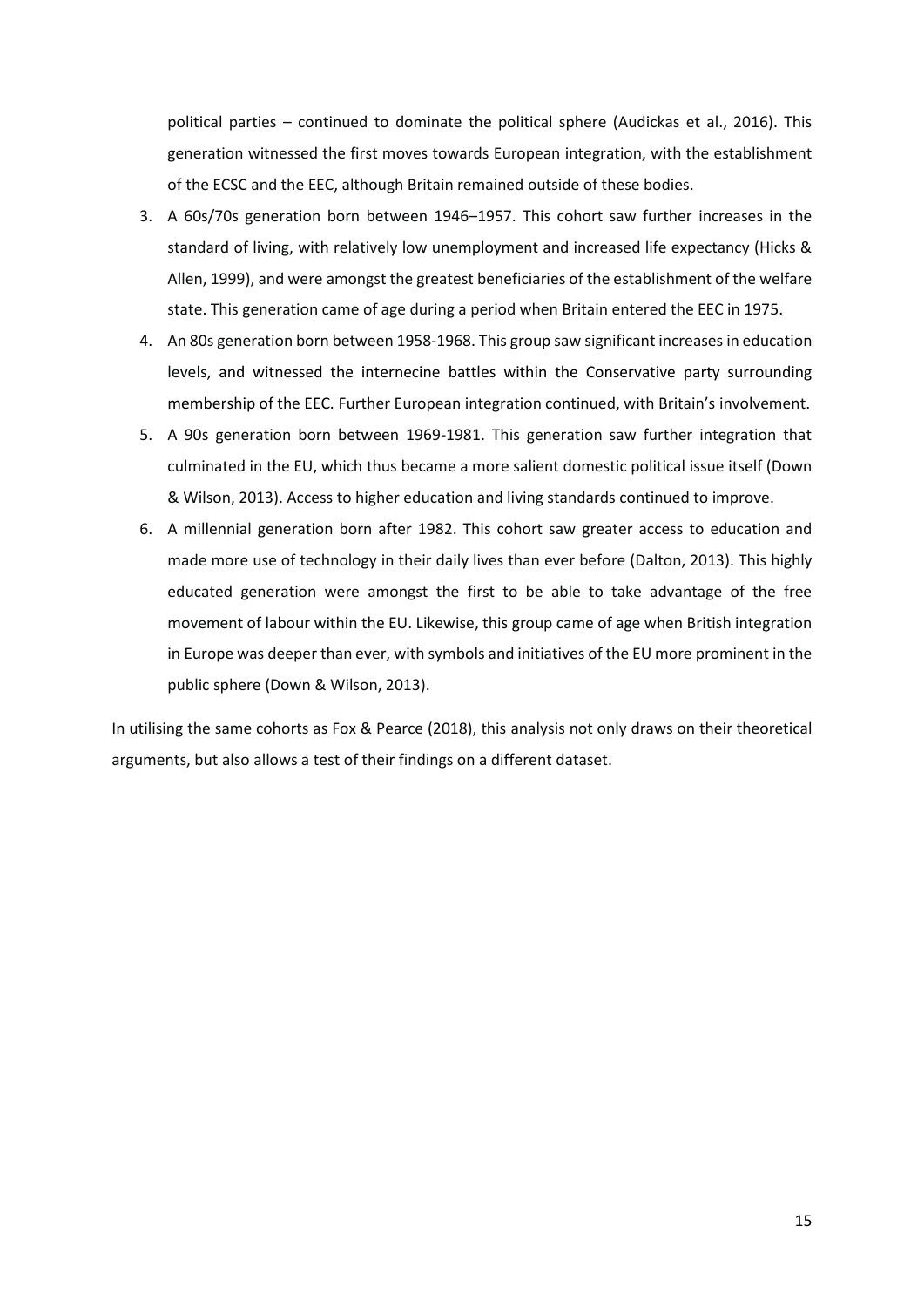## Results

A first test of the outlined hypothesis involves an APC analysis of Eurobarometer data, including a number of controls. The first model presented below has answers to the question "In general, does the EU conjure up for you a very positive, fairly positive, neutral, fairly negative or very negative image?" as the dependent variable. Answers are thus ranged on a 5-point scale. The second model has the dependent variable as the answer to the question "Generally speaking, do you think that Britain's membership of the European Union is: 1. A good thing 2. Neither good nor bad 3. A bad thing?". In years prior to the existence of the EU, this question referred to membership of the EEC. This dependent variable is therefore arranged on a 3-point scale. Controls for education, occupation, gender, community size, left-right political position, and marital status are included, in addition to age and period variables.

The above results show a generational effect between those born in the 1920-25 period, and those born in the following two generations. This effect is present in both models, meaning across two different measures, that include different years of Eurobarometer surveys, the evidence supports the contention that the generation that had their formative period during the war are more supportive of European institutions. Moving from this first generation to the second results in an increase of 0.14 in the 5-point image scale for how negatively people view the EU, and an increase of 0.07 in the 3-point scale for evaluation of EU membership. The respective values are 0.16 and 0.08 when comparing between the war generation and the third generation (60s/70s). Each of these results reach statistical significance.

To contextualise these figures, they can be compared to a well-known variable affecting Eurosceptic attitudes: education levels. The observed differences have an approximately equivalent effect as a two-point change in the ten-point education scale in the first model – leaving school at 16 rather than 18, for example.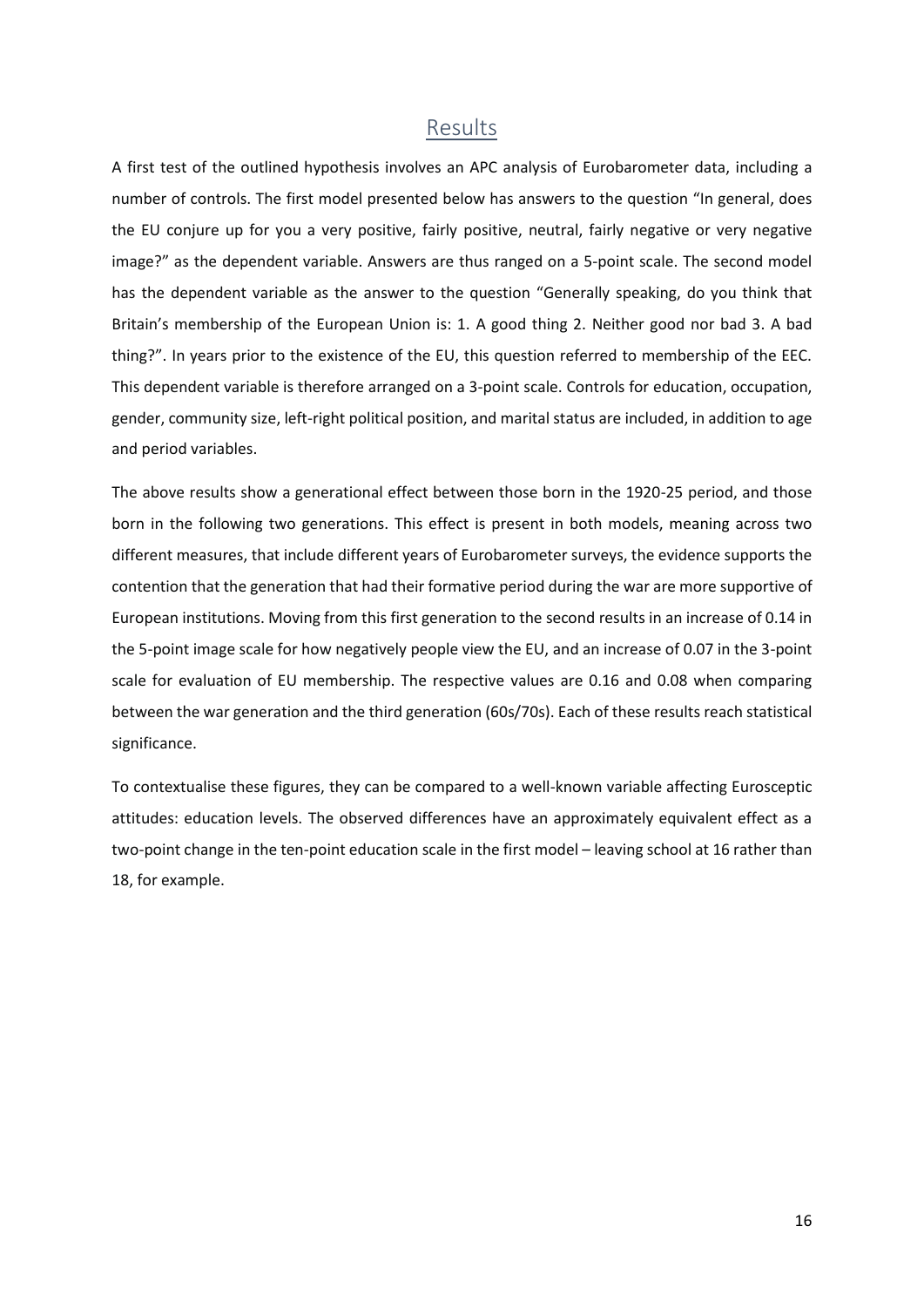## *Table 1: Generational Effects Models*

|                       | $\overline{1}$    | $\overline{(2)}$           | $\overline{3}$    | $\overline{(4)}$          |
|-----------------------|-------------------|----------------------------|-------------------|---------------------------|
|                       | EU image          | <b>Membership Good/Bad</b> | EU image          | EU image                  |
|                       | $(2001 - 2017)$   | $(1976 - 2010)$            | $(2004 - 2017)$   | $(2004 - 2017)$           |
| Gender                | 0.0204            | $0.0632**$                 | 0.0152            | $0.0334**$                |
|                       | (1.52)            | (6.90)                     | (1.25)            | (2.72)                    |
| Left-Right            | $0.0882***$       | $0.0118^{\ast\ast\ast}$    | $0.0915***$       | $0.0287***$               |
|                       | (24.58)           | (5.27)                     | (27.93)           | (8.56)                    |
| Size of Community     | $-0.0363***$      | $-0.0106$                  | $-0.0424***$      | $-0.00203$                |
|                       | $(-4.32)$         | $(-1.92)$                  | $(-5.56)$         | $(-0.27)$                 |
| Age                   | 0.00127           | 0.00161                    | 0.00127           | 0.000198                  |
|                       | (0.80)            | (1.60)                     | (0.88)            | (0.14)                    |
| <b>Marital Status</b> | $-0.00823$        | 0.000341                   | $-0.0101$         | $-0.0226$                 |
|                       | $(-0.60)$         | (0.03)                     | $(-0.81)$         | $(-1.81)$                 |
| Education             | $-0.0806***$      | $-0.0642***$               | $-0.0808***$      | $-0.0509***$              |
|                       | $(-28.45)$        | $(-33.71)$                 | $(-31.72)$        | $(-19.56)$                |
| Occupation            | $\boldsymbol{0}$  | $\bf{0}$                   | $\boldsymbol{0}$  | $\boldsymbol{0}$          |
| Self-employed         | (.)               | (.)                        | (.)               | (.)                       |
| Managers              | $-0.0678$ *       | $-0.104***$                | $-0.0506$         | $-0.0657$ *               |
|                       | $(-2.28)$         | $(-5.66)$                  | (1.90)            | $(-2.46)$                 |
| Other White Collar    | $-0.0412$         | $-0.0486**$                | $-0.0260$         | $-0.0442$                 |
|                       | $(-1.27)$         | $(-2.80)$                  | $(-0.88)$         | $(-1.49)$                 |
| Manual Worker         | $0.0820**$        | $0.0676***$                | $0.100**$         | 0.0463                    |
|                       | (2.87)            | (3.83)                     | (3.86)            | (1.56)                    |
| House Workers         | 0.0117            | $0.0563**$                 | $-0.0160$         | $-0.00699$                |
|                       | (0.34)            | (3.10)                     | $(-0.49)$         | $(-0.21)$                 |
| Unemployed            | 0.0589            | $0.112***$                 | $0.0671*$         | 0.0618                    |
|                       | (1.66)            | (5.32)                     | (2.10)            | (1.93)                    |
| Retired               | $0.0706*$         | $0.0661***$                | $0.0790**$        | 0.0432                    |
|                       | (2.37)            | (3.50)                     | (2.93)            | (1.60)                    |
| Students              | 0.0409            | $-0.100*$                  | 0.0450            | $-0.296$                  |
|                       | (0.10)            | $(-2.23)$                  | (0.14)            | $(-0.90)$                 |
| Generation<br>War     | $\boldsymbol{0}$  | $\boldsymbol{0}$           | $\boldsymbol{0}$  | $\boldsymbol{0}$          |
| Post-war              | $\left( .\right)$ | (.)                        | $\left( .\right)$ | $\left( .\right)$         |
|                       | $0.137**$         | $0.0693**$                 | $0.170***$        | 0.0503                    |
| 60s/70s               | (2.89)            | (3.24)                     | (3.79)            | (1.12)                    |
|                       | $0.155*$          | 0.0787                     | $0.210***$        | 0.0534                    |
|                       | (2.53)            | (2.39)                     | (3.70)            | (0.94)                    |
| 80s                   | 0.0689            | 0.0780                     | 0.120             | 0.0201                    |
|                       | (0.91)            | (1.82)                     | (1.71)            | (0.29)                    |
| 90s                   | 0.0176            | 0.0207                     | 0.0524            | $-0.0258$                 |
|                       | (0.19)            | (0.39)                     | (0.63)            | $(-0.31)$                 |
| Millennial            | $-0.0812$         | $-0.109$                   | $-0.0351$         | $-0.0697$                 |
|                       | $(-0.74)$         | $(-1.60)$                  | $(-0.35)$         | $(-0.69)$                 |
| Period                | Ť                 | $\ddagger$                 | $\S$              | $\S$                      |
| Pacific-international |                   |                            |                   | $-0.379***$<br>$(-36.48)$ |
| Identity-based        |                   |                            |                   | $0.283***$<br>(30.37)     |
| Functional            |                   |                            |                   | $0.423***$<br>(47.12)     |
| Prosperity-based      |                   |                            |                   | $-0.369***$<br>$(-28.73)$ |
| Constant              | $2.858***$        | $1.774***$                 | $2.876***$        | 2.992***                  |
|                       | (20.39)           | (23.99)                    | (21.95)           | (22.76)                   |
| $\cal N$              | 26131             | 37278                      | 21603             | 21603                     |
| $\mathbb{R}^2$        | 0.101             | 0.097                      | 0.102             | 0.376                     |

*t* statistics in parentheses  $p < 0.05$ ,  $p < 0.01$ ,  $p < 0.001$ 

† 25 period effects controlled, ‡ 60 period effects controlled, § 21 period effects controlled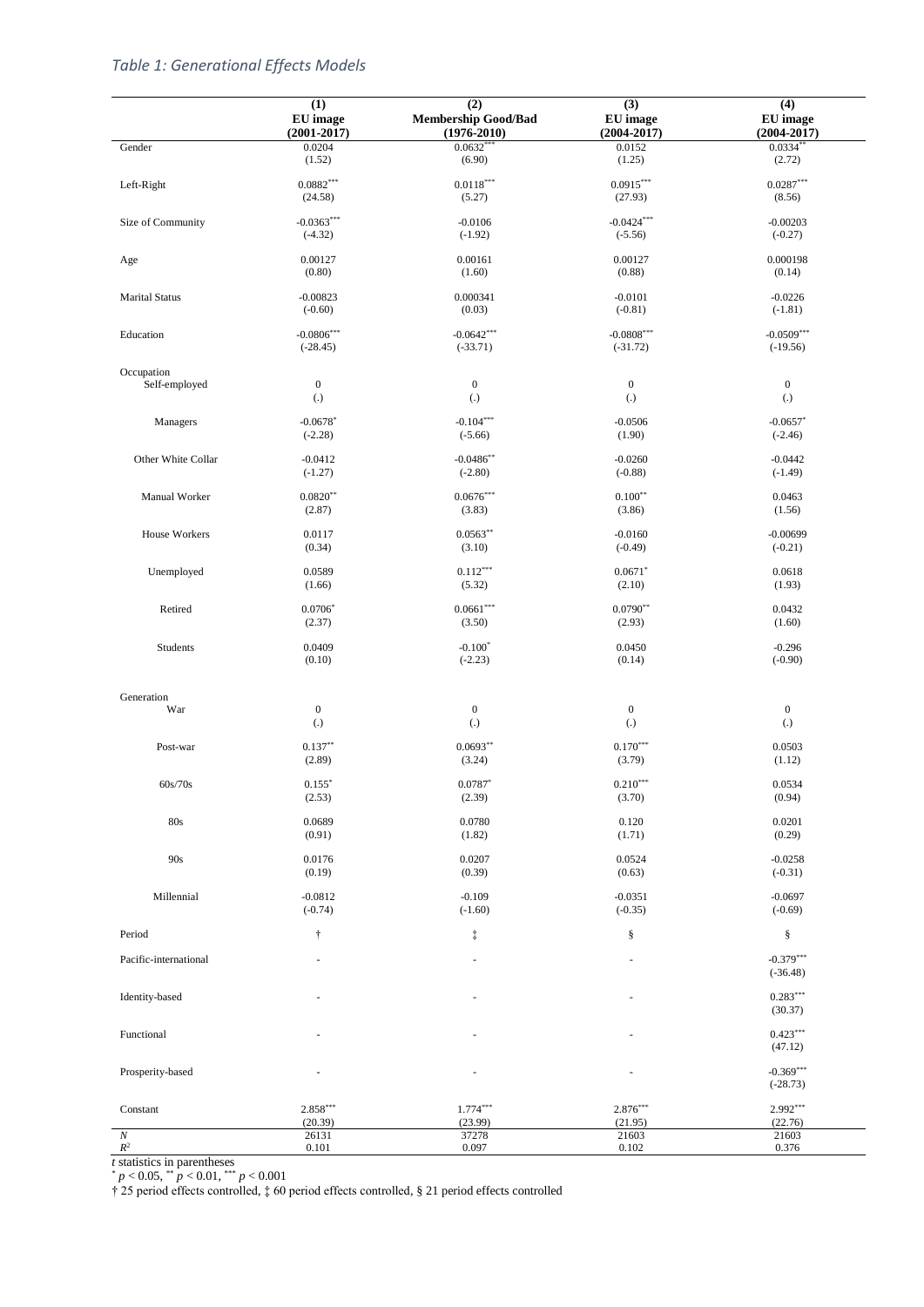As illustrated, the marginal effects across generations, when all other variables are held at their mean, match the results found by Down & Wilson (2013;2017) and Fox & Pearce (2018), displaying a curvilinear generational trend. The war generation is less Eurosceptic than the following three generations, but thereafter this difference is reduced. Hence, this further supports these authors' theories that being socialised in a time when the EU is seen as the norm engenders less Euroscepticism.



*Figure 1: Generational Trends* Note: Higher values connote greater Euroscepticism

Across the control variables, the results are consistent with existing theory. Self-describing as left-wing is associated with greater positivity towards the EU/EEC, congruent with findings by Hooghe et al. (2002). Higher levels of education are associated with less Euroscepticism, as expected, and relative to the baseline group of self-employed workers, managers and other white-collar workers are more positive towards the EU, while manual workers, house workers, the retired, and the unemployed show less positivity. These categories are likely proxying for income levels between occupations, with the wealthier being less Eurosceptic. There is a small effect in one model for community size, with those living in larger towns and cities more positive of the EU than those from rural areas. Importantly, age is not a significant predictor in the above models, suggesting the controls are sufficiently capturing any life-cycle effects. Moreover, the two  $R^2$  values of approximately 0.10 are consistent with other quantitative models in the literature.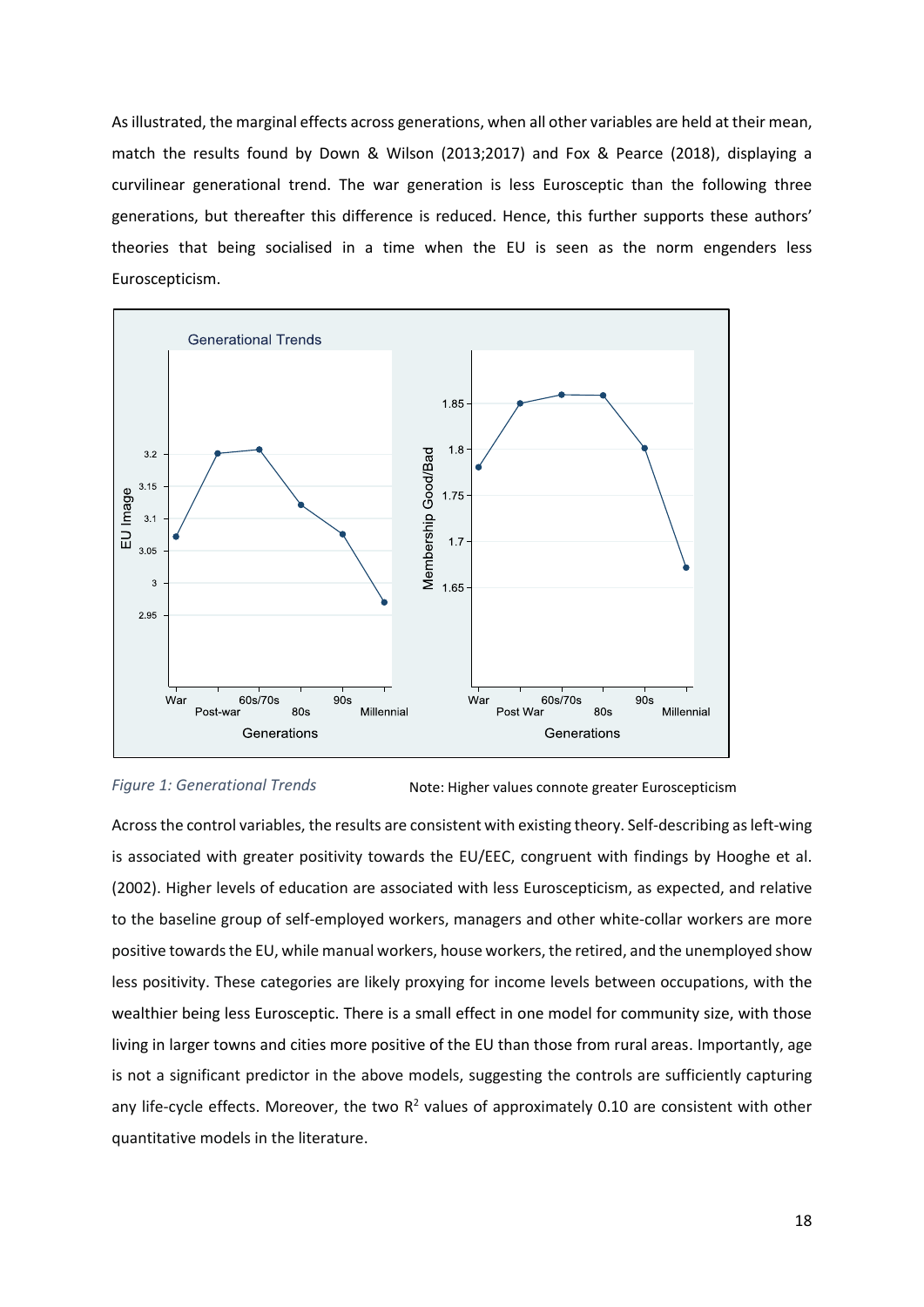These results support the offered hypothesis. However, limitations in the data mean that not all potentially important variables can be included in the models, and therefore the results may be spurious. Political party affiliation data is not included in more recent Eurobarometer surveys, and while the left-right variable is almost certainly capturing some influence of party identification, much of this effect is likely being missed. Consequently, the presented models can offer very little insight into the cue-based approach regarding attitudes towards Europe. Likewise, data concerning religion, party membership, and income are either lacking, or asked in too few Eurobarometer surveys to be of use in APC analysis.

Therefore, to assess whether omitted variables are leading to a spurious generation effect, or whether even those included in the model could still be driving the observed differences, several factors are analysed in historical context. Changes in levels of religiosity, political party support, urbanisation rates and the greater availability of communication technologies, and media frames are consequently analysed below, drawing on the reviewed literature.

#### Comparing Generations

Religious affiliation has been identified as a salient characteristic governing Eurosceptic attitudes. Catholics have been found to be more pro-integration, and protestants weakly anti-integration, hypothesised as being the result of Catholic internationalist doctrine, and protestants' views that integration is a 'Catholic project' by continental Europe (Nelsen et al, 2011). If religious affiliation is a significant predictor of attitudes, its lack of inclusion may be confounding the model, or the observed generational effects may be a result of cross-generational differences in levels of religiosity. For this to be the case, a reduction in the number of Catholics across generations, and an increase in the number of Protestants, would perhaps explain declining levels of support for integration.



*Figure 2: Religious Affiliation Over Time*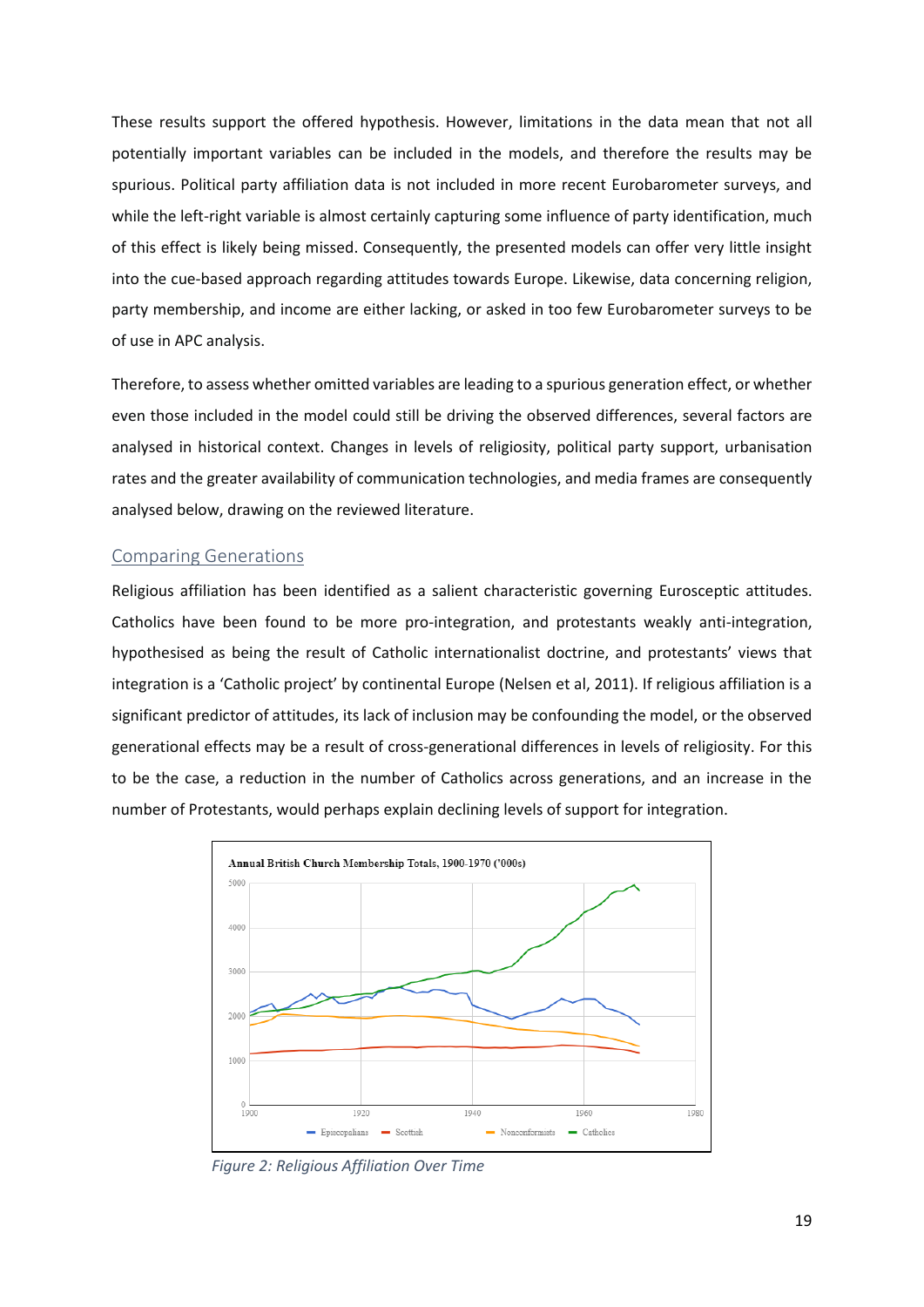The available evidence does not support this trend, however. As the graph illustrates, between 1938 and 1955 the number of Catholic churchgoers increased from 2.97 million to 3.8 million. Equally, the number of Episcopalians, comprising Protestants, decreased from 2.53 million to 2.32 million (Currie et al., 1977). This suggests that differing levels of religion, if they are not being captured by the age variable in the models, are not explaining the observed generational effects across the first three generations. If religious affiliation is having any effect in the presented models, it is likely supressing the observed differences between cohorts.

Political party affiliation has also been shown to be a significant predictor of support for integration. In relation to the recent Brexit vote, being a Labour Party supporter has been shown to be associated with a greater likelihood of voting Remain, while being a Conservative supporter was associated with voting Leave (Hobolt, 2016). Consequently, generational effects that describe differences in party affiliation between the war generation, and those that came after, may be underlying the observed results.

APC analysis by Tilley & Evans (2014) reveals that the generation that came of age in the 1940s shows slightly more support for the Labour Party than those that immediately came after. This is consistent with the notion that the party in power engenders a lasting, albeit minor, attitudinal effect, in this case the 1945-1951 Labour government. Regarding the generations used in this study, the first generation, which came of age between 1935-1950, will have spent approximately one third of this time under Labour rule, and the remainder under Conservative stewardship. The following generation came of age between 1940-1970, encompassing the Atlee Labour government, several Conservative governments of the 1950s and 60s, and the Wilson led Labour government at the end of this period. In total, this period included 12 years of Labour rule, and 18 of Conservative. The similarities in these proportions mean that differences in the party in power across generations is unlikely to be driving the observed generational effects. Furthermore, both main parties support for integration has wavered over time, suggesting the correlations observed in the recent referendum between party and vote choice may not hold over the period this study considers. Thus, not only is there little evidence to suggest that the observed generational differences are due to greater generational support for the Labour party by the war generation, but even if this were the case, there is some doubt that this would be reflected in greater support for integration.

Two other elements of change across the generations in question, and which may influence the quantitative results, concern increased levels of urbanisation and additional means of mass communication. Urbanisation rates increased modestly, but steadily, in Britain in the 20<sup>th</sup> century, with the rural population falling from 23% to 11% (Hicks & Allen, 1999). Likewise, television ownership

20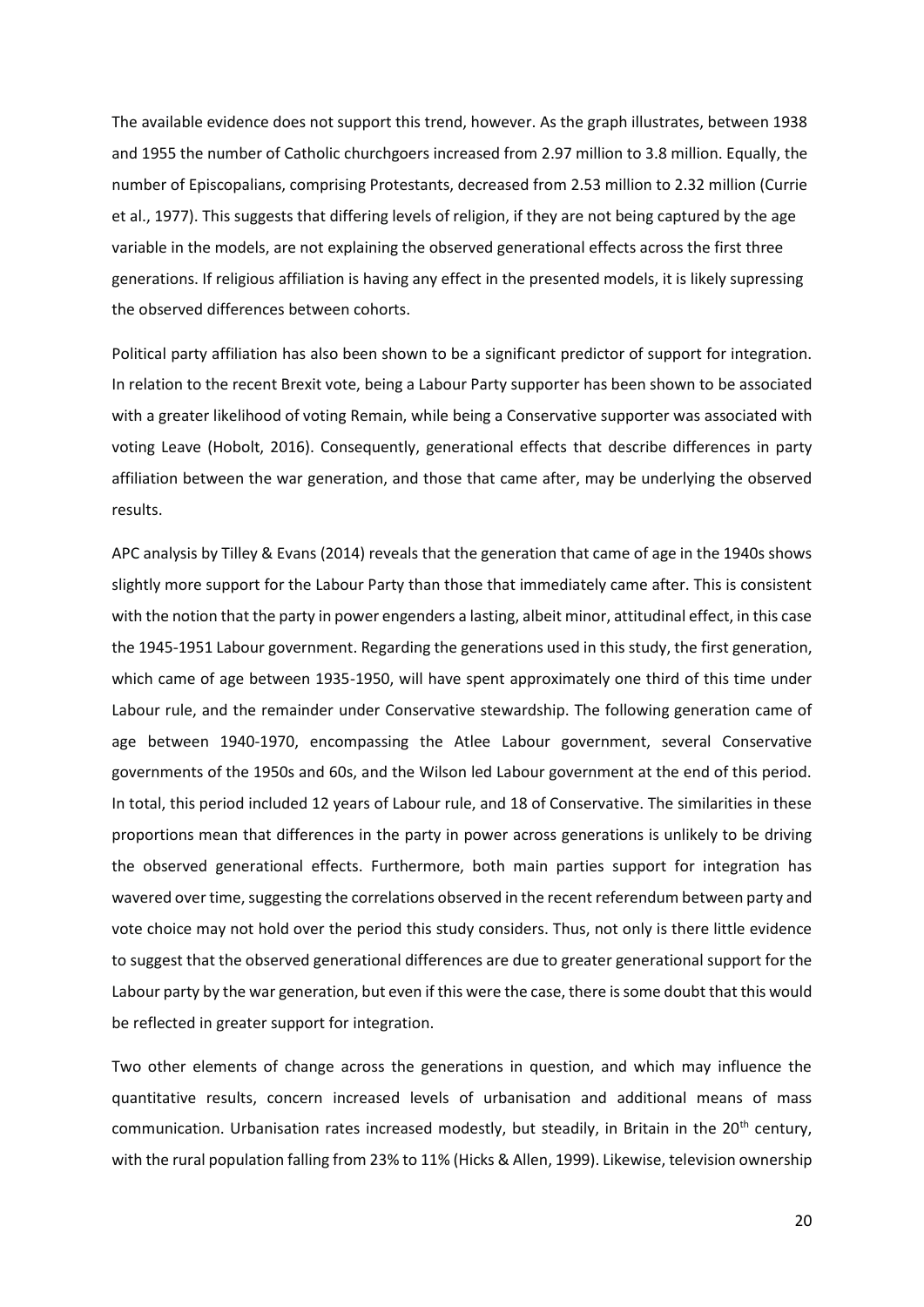soared in the 1950s and 60s, with television being "an essentially post-war phenomenon" (Bain, p.145, 1962), while access to telephones increased similarly. These changes are potentially important, as both urbanisation and increased access to mass communication have been theorised as increasing cognitive mobilisation. Inglehart (1970) views cognitive mobilisation as enhancing the capacity to receive and interpret messages relating to a distant political community, and sees this as a necessary condition for the development of support for a European community. Urbanisation and, in particular, mass communication technologies, are conducive to the spread of information and thereby enhances cognitive mobilisation. Hence, according to this theory, support for European integration is expected to increase as communication networks do likewise. This is supported by the above findings, which show a significant relationship between living in a larger town, and support for integration. Once again, these cross-generational changes do not explain the observed generation effects, with theory suggesting that later generations are more likely to be pro-integration due to these factors.

Relatedly, media coverage has been shown to influence attitudes towards the EU, with media frames potentially acting as cues to guide opinions (Azrout et al, 2012). In the 1940s European integration was only just emerging as a proposal, resulting in sparse media coverage on the issue. However, as the ECSC came into being, more press coverage followed accordingly. If this coverage was largely hostile to integration, this may explain the Eurosceptic attitudes of the post-war and 60s/70s generations, relative to the war generation. A detailed review by Wilkes & Wring (1998) find this not to be the case; the British press was predominantly pro-integration, with the Daily Express being the only significant newspaper expressing opposition to closer continental ties. Indeed, by the 1975 referendum on EEC membership, there was "a near-total dominance of editorial coverage for the pro-Community case" (Wilkes & Wring, 1998, p.195). This media framing would shift to a more Eurosceptic stance in the 1980s and beyond, but the historical framing of attitudes towards integration was not negative in the formative periods of the immediate post-war generations. Again, this can be ruled out as a cause of the observed generational effects.

The above considerations analyse changes in British society in the 1940-1970 period that could explain generational differences in attitudes. However, in each case existing theory does not suggest that changing religious affiliations, incumbent parties, urbanisation and communication technologies, or media frames are behind the observed generational effects, nor are they likely to be confounding the presented models. The models, therefore, appear to be reliable. However, to understand if wartime experiences are explaining these differences through the causal mechanism hypothesised, further analysis of Eurobarometer data can prove instructive.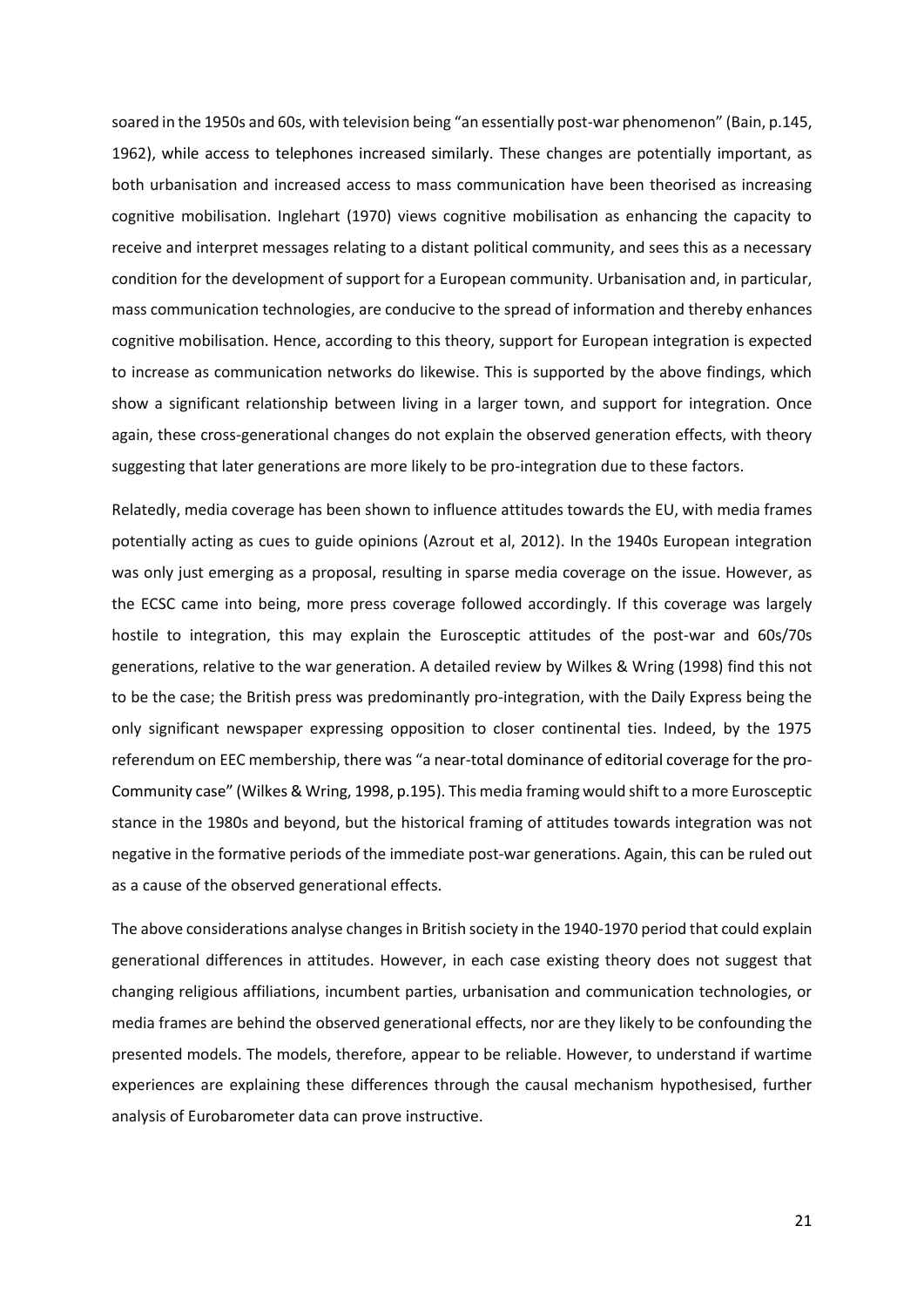#### Mediation Analysis

Since 2004 the Eurobarometer surveys have asked respondents: "What does the EU Mean to you personally?". This question has 16 possible response options, including the answer "peace", recorded in Table 2. This data can be used to test if the observed generational effects are operating through the proposed causal mechanism*. Table 2: Eurobarometer Question*

A logistic regression was run that included each of the control variables in the previous models, and whether a respondent mentioned "peace" as an answer to the above question as the dependent variable. Table 3 gives the predicted probability of whether peace was given as a response by generation, holding all other variables at their mean (see appendix for full model). The results show that the war generation were the most likely to associate the EU with peace, with this likelihood steadily decreasing by generation. This provides support for the hypothesis that the impact of the war is influencing broader evaluations of the EU, although it should be noted that the differences between the war generation and the two following generations does not reach statistical significance in the logistic model. These results are informative, rather than conclusive.

## **What does the EU mean to you personally? (Multiple answers possible)** Peace Economic Prosperity Democracy Social Protection Freedom to travel, study and work anywhere in the EU Cultural Diversity Stronger say in the world Euro Unemployment Bureaucracy Waste of money Loss of our cultural identity More crime Not enough control at external borders **Other** Don't know

#### *Table 3: The EU and Associations of Peace by Generation*

| <b>Generation</b> | Peace $(\% )$ |  |
|-------------------|---------------|--|
| War               | 25.0          |  |
| Post-war          | 22.8          |  |
| 60s/70s           | 19.8          |  |
| 80s               | 16.6          |  |
| 90s               | 12.9          |  |
| Millennial        | 12.7          |  |
| N                 | 22,290        |  |

For a more direct test of whether the EU's image as a force for peace is driving the observed generational effects, mediation analysis was conducted by adding answers to the question "What does the EU mean to you personally?" to the original regression model relating to people's image of the EU. If the observed coefficients in the model are reduced when these answers are included, this indicates more precisely how generational differences are operating. Subsequently, answers to this

question were classified into four categories: pacific-international, identity-based, functional, and prosperity-based. The pacific-international variable comprised an additive scale of whether people felt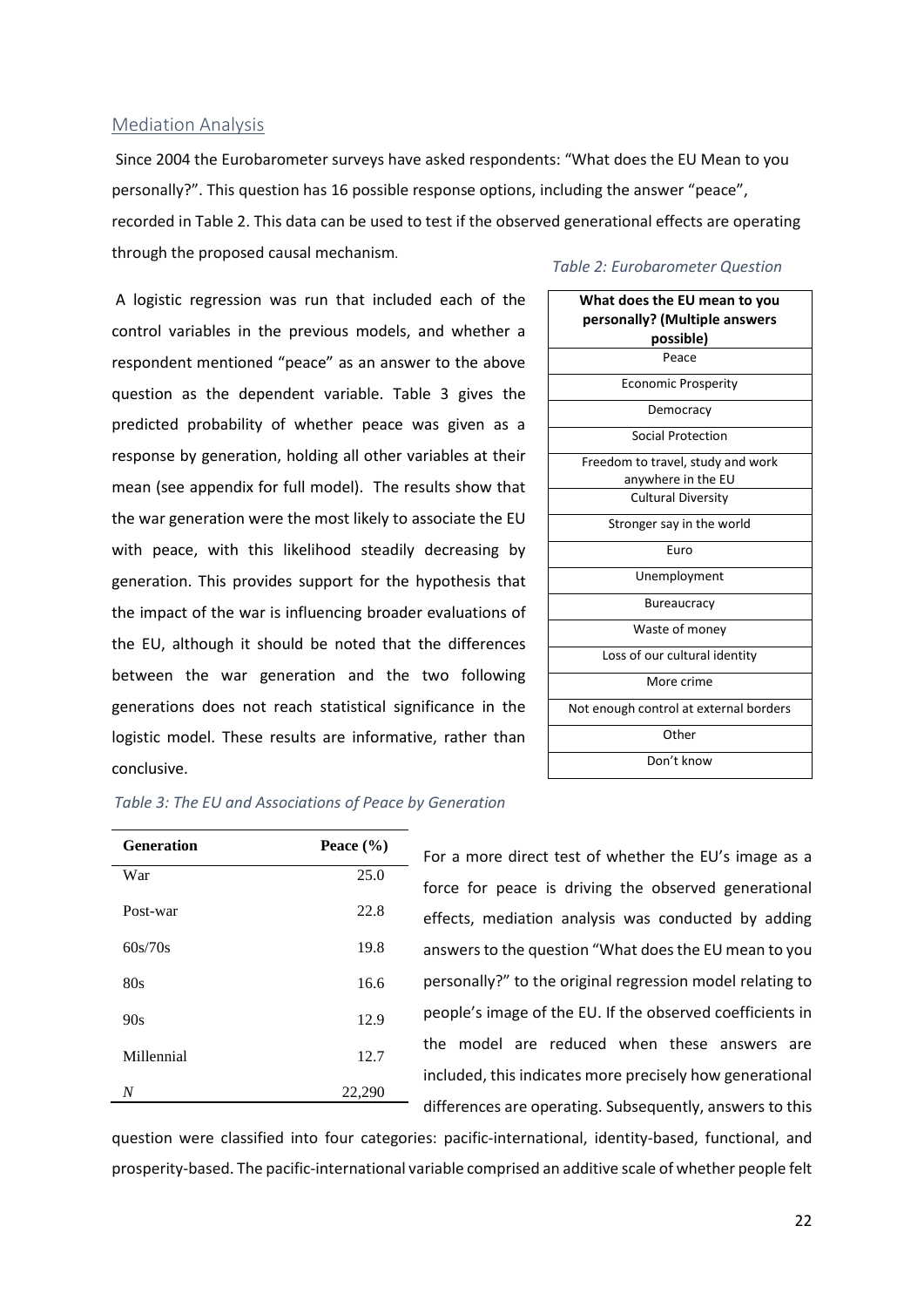the EU meant "peace" and having "a stronger say in the world", tapping notions of the EU as a force for benign international relations. The identity-based variable included those who felt the EU meant "a lack of external border control" and "a loss of cultural identity". This variable represents those who see integration as a threat to national identity, something closely associated with anti-immigrant sentiments (de Vreese & Boomgaarden, 2005). The functional variable included those who felt the EU meant "bureaucracy" and a "waste of money". This relates to frustration with the functioning of the EU, concerning its efficiency and democratic credentials. The prosperity-based variable included those who felt the EU meant "prosperity" and "social protection". This relates to the economic benefits of EU membership.

Models 3 and 4 in Table 1 reveal that including these variables boosts the  $R^2$  value of the model from 0.10 to 0.38, providing a much higher level of predictive power. In line with expectations, the four included variables reduce the observed generational effects between models 3 and 4, with no single difference between generations in Model 4 reaching statistical significance. The effects between the war and post-war generation are reduced by 70%, and between the war and 60s/70s generation by 75%.

Thus, examining the extent the generational effects reduce proportionally amongst each of the four categorised variables can give insight into how these effects are operating in influencing opinions. If socialisation during wartime isleading to a belief in the EU's pacific benefits, and which is consequently driving all of the observed generational effects, the pacific-international variable would be expected to mediate the majority of these differences. Relatedly, given the economic devastation and hardship during the war, the war generation may also express a greater preference for the economic benefits of the EU. The prosperity-based variable may therefore also be expected to mediate some of the generational effects, while remaining consistent with the outlined hypothesis.

Using a technique for comparing nested regression and probability models developed by Karlson et al. (2012), the mediation effects of the four constructed variables are reported in Table 4. The functional variable accounts for 45% of the reduction in the coefficient between the war and post-war generations, and 47% of the reduction between the war and the 60s/70s generations. Alternatively, the pacific-international variable accounts for 19% and 23% of the reduction across these same comparisons. The identity-based variable mediates to a similar degree, 22 and 16%, and the prosperity-based variable only accounts for 13% and 10% of the reduction<sup>2</sup>.

**.** 

 $<sup>2</sup>$  This analysis could not be repeated for the Membership Good/Bad question, due to the few years in which both this and</sup> the EU personal meaning question were asked. Only generational effects between the war and post-war generations appear in this limited dataset. Nevertheless, mediation analysis on this difference reveals results similar to those reported here (see appendix).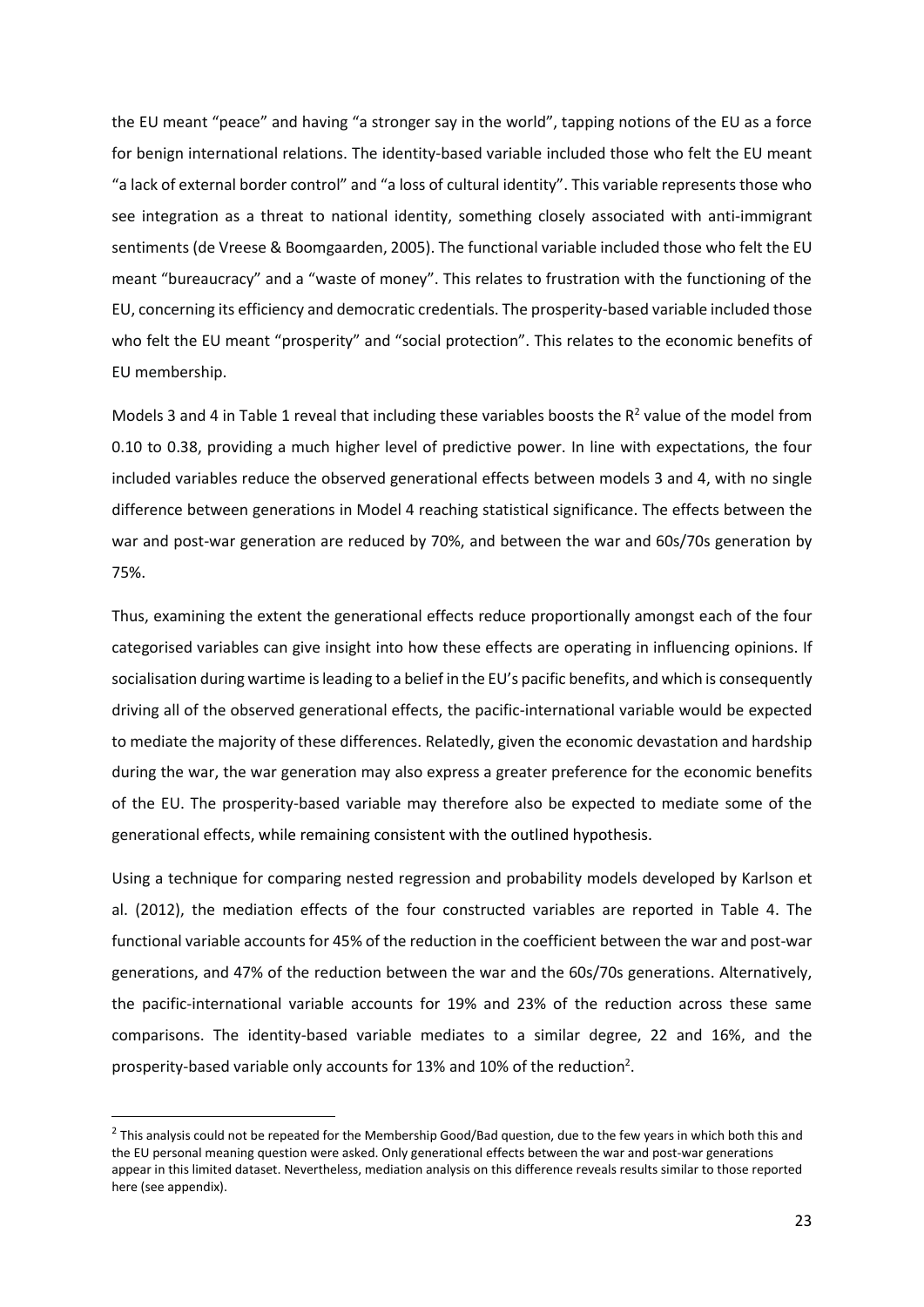|                        | EU image<br>$(2004 - 2017)$ | Coefficient<br>Reduction | % Mediated<br><b>Effect</b> | % Total Effect |
|------------------------|-----------------------------|--------------------------|-----------------------------|----------------|
| Generation             |                             |                          |                             |                |
| War (base)<br>Post-war | $\boldsymbol{0}$            |                          |                             |                |
| Reduced                | $0.170***$<br>(3.79)        |                          |                             |                |
| Full                   | 0.0503<br>(1.12)            | 0.119<br>(1.11)          | 100                         | 70.36          |
| Pacific-International  |                             | 0.0229<br>(1.92)         | 19.19                       | 13.50          |
| <b>Identity Based</b>  |                             | 0.0265<br>(2.69)         | 22.17                       | 15.60          |
| Functional             |                             | 0.0535<br>(3.54)         | 44.74                       | 31.48          |
| Prosperity             |                             | 0.0166<br>(1.77)         | 13.90                       | 9.78           |
| 60s/70s<br>Reduced     | $0.210***$<br>(3.70)        |                          |                             |                |
| Full                   | 0.0534<br>(0.94)            | 0.157<br>(1.45)          | 100                         | 74.63          |
| Pacific International  |                             | 0.0355<br>(2.84)         | 22.64                       | 16.90          |
| <b>Identity Based</b>  |                             | 0.0361<br>(2.88)         | 23.01                       | 17.17          |
| Functional             |                             | 0.0730<br>(3.74)         | 46.54                       | 34.73          |
| Prosperity             |                             | 0.0122<br>(1.02)         | 7.81                        | 5.83           |
|                        |                             |                          |                             |                |

#### *Table 4: Mediation Analysis*

*N* 21603

*t* statistics in parentheses

\* *p* < 0.05, \*\* *p* < 0.01, \*\*\* *p* < 0.001

Hence, views of the EU as a bringer of peace, resultant from socialisation in war time, do appear to have an influence on the observed generational differences. However, the evidence suggests the proposed mechanism connecting the war, peace, and attitudes towards the EU only partially explains the observed generational differences. The next section examines generational differences that can explain why the identity-based and functional variables are mediating a plurality of the generational effects.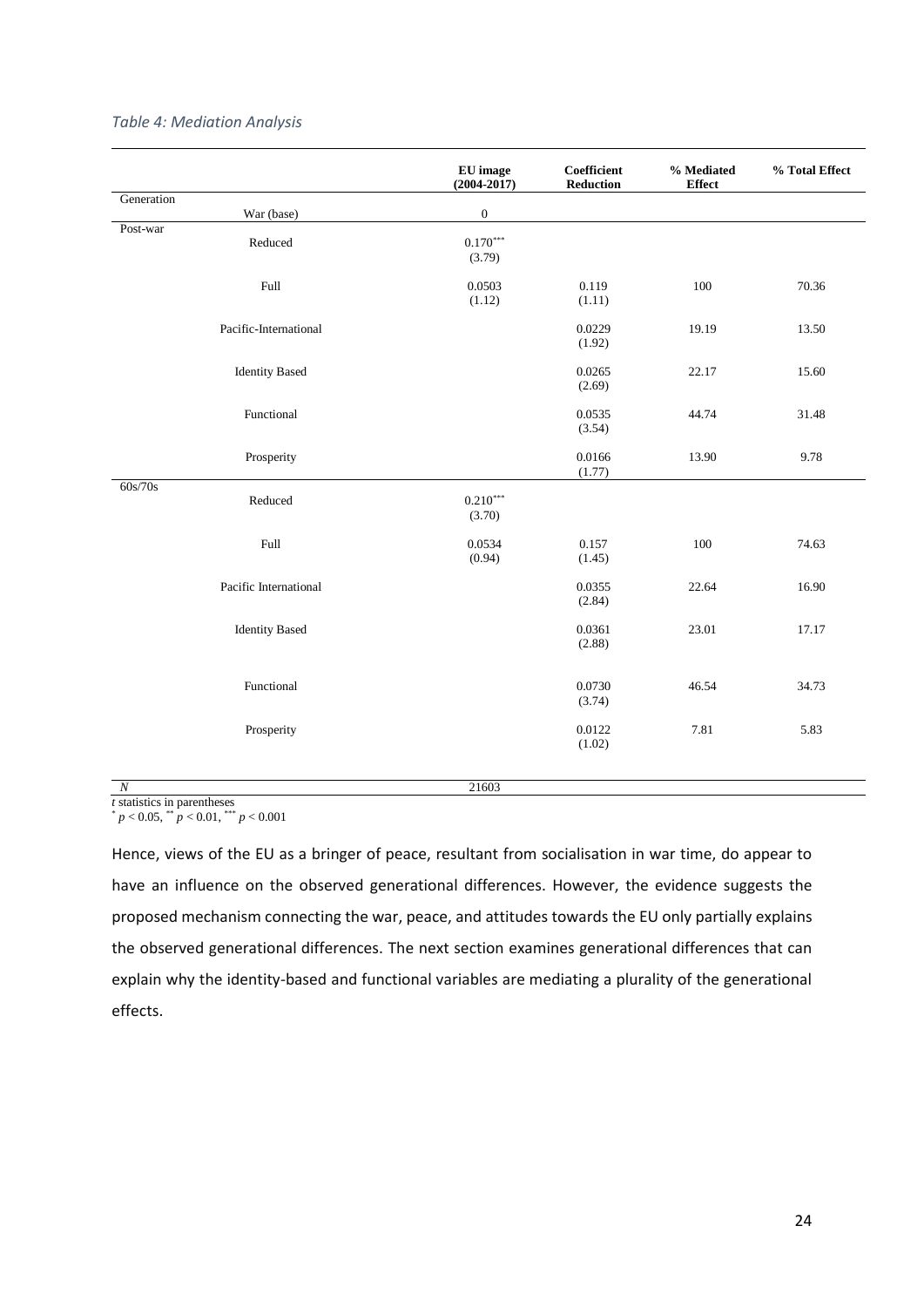## Generational Divides Re-examined

This study hypothesised that events unique to the war generation can help explain generational differences in support for European integration. In light of the findings, it is clear that generational disparities are operating through several distinct mechanisms. This warrants a revised focus on ways in which the observed generations differ. As discussed, several factors identified from the broader cross-national literature on public opinion and European integration have been rejected as causes of the observed generational effects. A more specific focus on the changes in British society in the period 1945-1970 can provide causal insight, however. Britain's changing place on the international stage in the wake of the fall of the British Empire, and the increased provision of public services, are investigated as being additional likely drivers of generational differences.

#### Decline, Identity, and Sovereignty

Despite victory in the Second World War, Britain's role on the international stage saw a marked decline in the decades following the conflict. The end of the British Empire came swiftly in the 1950s and 1960s, and America and the Soviet Union assumed international hegemony. The post-war generations socialised in this period thus witnessed a declining Britain, shorn of great-power status. This imperial wane has been theorised as being responsible for a reduction in British national pride (McCrone, 1997). According to this view, 'Britishness' was defined in opposition to the 'other' of the subjects of the Empire, and thus as colonies gained independence and ceased being imperial subjects, so conceptions of British identity were forced to change likewise. This, in part, explains the declining cross-generational levels of British national pride observed by Tilley & Heath (2007).

Given the link between national pride and national identity, and that between a strong national identity and Euroscepticism, this narrative would not appear to offer explanatory insight into the observed generational differences. However, declining national pride does not necessarily connote weakened national identities. As Mercer notes, "identity only becomes an issue when it is in crisis, when something assumed to be fixed, coherent and stable is displaced by the experience of doubt and uncertainty" (1990, p.43). Thus, the decline of the Empire did not necessarily reduce the strength of national identities. Indeed, the myth of Empire has become associated with a nostalgia for times of 'former glory' when Britain reigned supreme, in turn fuelling Eurosceptics' desire for sovereignty free from Brussels' control (Tharoor, 2017). Moreover, where once national identity could be defined in relation to imperial subjects, Britain's decline prompted a crisis of identity that required a new 'other' for the nation to be regenerated against. As the European integration project progressed throughout the 50s and 60s, European unity offered a new group against which British exceptionalism could be reified (Gifford, 2006).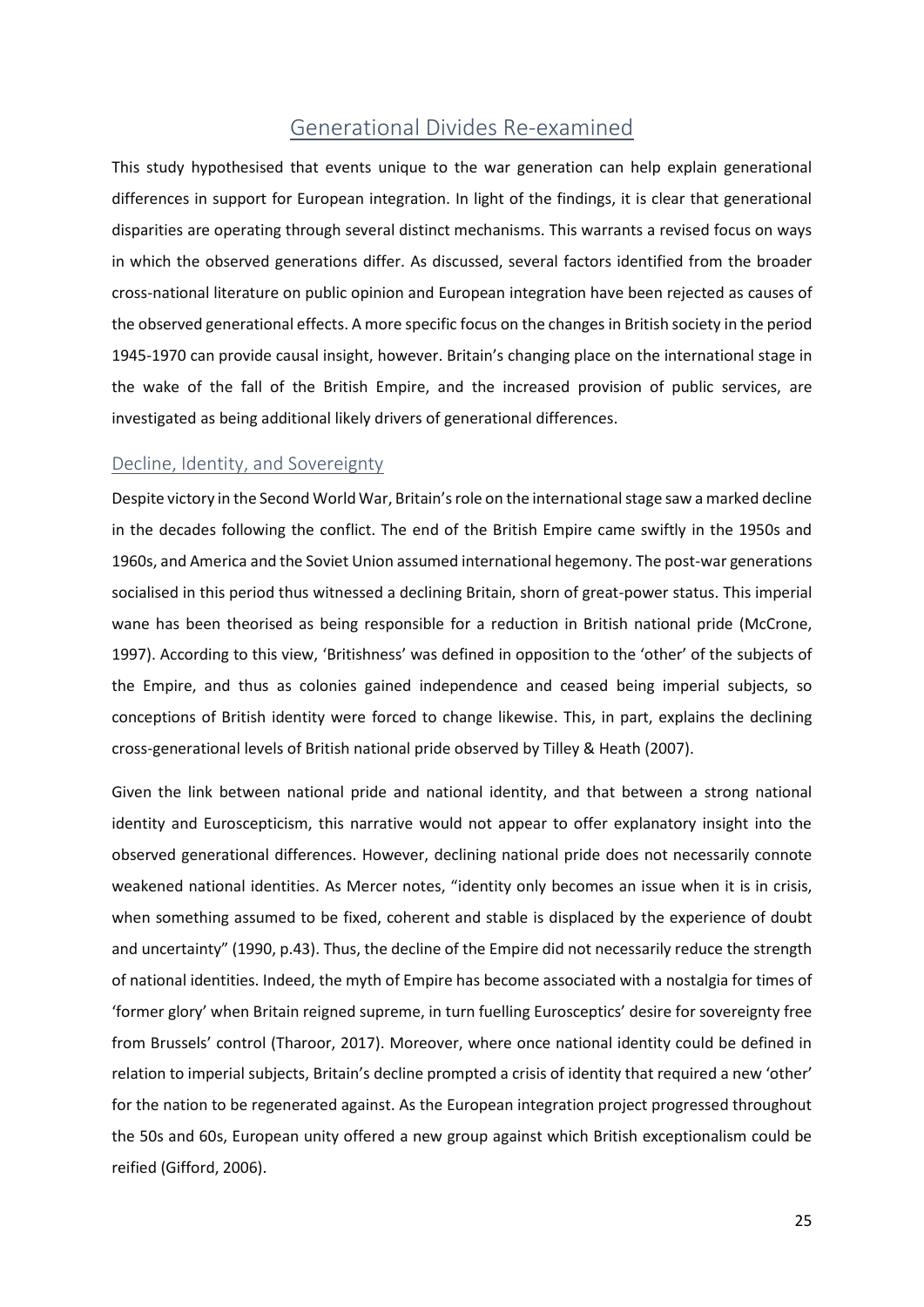This is consistent with Díez Medrano's (2003) work, who found that numerous interviewees connected British exceptionalism stemming from its imperial past to desires for the protection of British sovereignty against Brussels. Moreover, almost one third of those interviewed who spoke of a fear of losing their cultural identity gave reason, unprompted, in relation to Britain's decline; Britain's diminished status made it ever more vital that cultural identities were protected in the face of prosperous European counterparts. In fact, this author views the collective memories of Empire as the key component in describing Britain's unique Euroscepticism in comparison to other European countries. These thoughts are echoed by Ian (b.1941), interviewed in the preliminary phase of this research, when he notes that he voted Leave to *"protect sovereignty for Britain, because that's what we've been used to. I don't want to be bossed about, and I suppose that's because this has how it's been, even though I don't really remember it, when we were enjoying the Empire. That's how I would like it to be, it's how my instincts are*" (I. Smith, interview with the author, 8.07.2018).

This type of thinking suggests it is not necessarily a British identity stemming from experiences of the Empire that is inimical to European integration, but it is a specific form of the insular 'Little England' phenomenon that is (Kumar, 2000), stemming from the way imperial glories are reproduced in the national psyche.

The effect of threatened identities is further seen in the anti-immigrant sentiment that emerged in the 1950s and 1960s, directed at the influx of non-white Commonwealth citizens who came to Britain in the post-war period. This immigration totalled more than 130,00 per year by 1962 (Butler, 2002), prompting a backlash in the country that would lead to the Commonwealth Immigration Acts of 1962 & 1968, and that culminated in Enoch Powell's racist anti-immigrant 'rivers of blood' speech in 1968. Hence, the fall of Empire and its consequences for immigration made very real the fact that former imperial subjects were coming to Britain as nominally equal citizens, and in the minds of many, threatening indigenous culture. The form of anti-immigrant English nationalism that Powellism embodied was, somewhat paradoxically, ultimately predicated on threats and uncertainties surrounding identity, only serving to renew its popular appeal (Samuel, 1989).

The war generation were thus the last generation to be socialised in a period when Britain still had claims to global supremacy, while the post-war generations were socialised at a time when Britain had to come to terms with its reduced place in the world, a process exacerbated by post-imperial immigration. Given that "the fascination with the English condition has, of course, only increased as Empire recedes into the past" (Gorra, p.165, 1997), it stands to reason that implorations to a nostalgic past of British exceptionalism would find greater purchase with a generation yearning for unexperienced glories, and fall foul with a war generation who had witnessed the harshest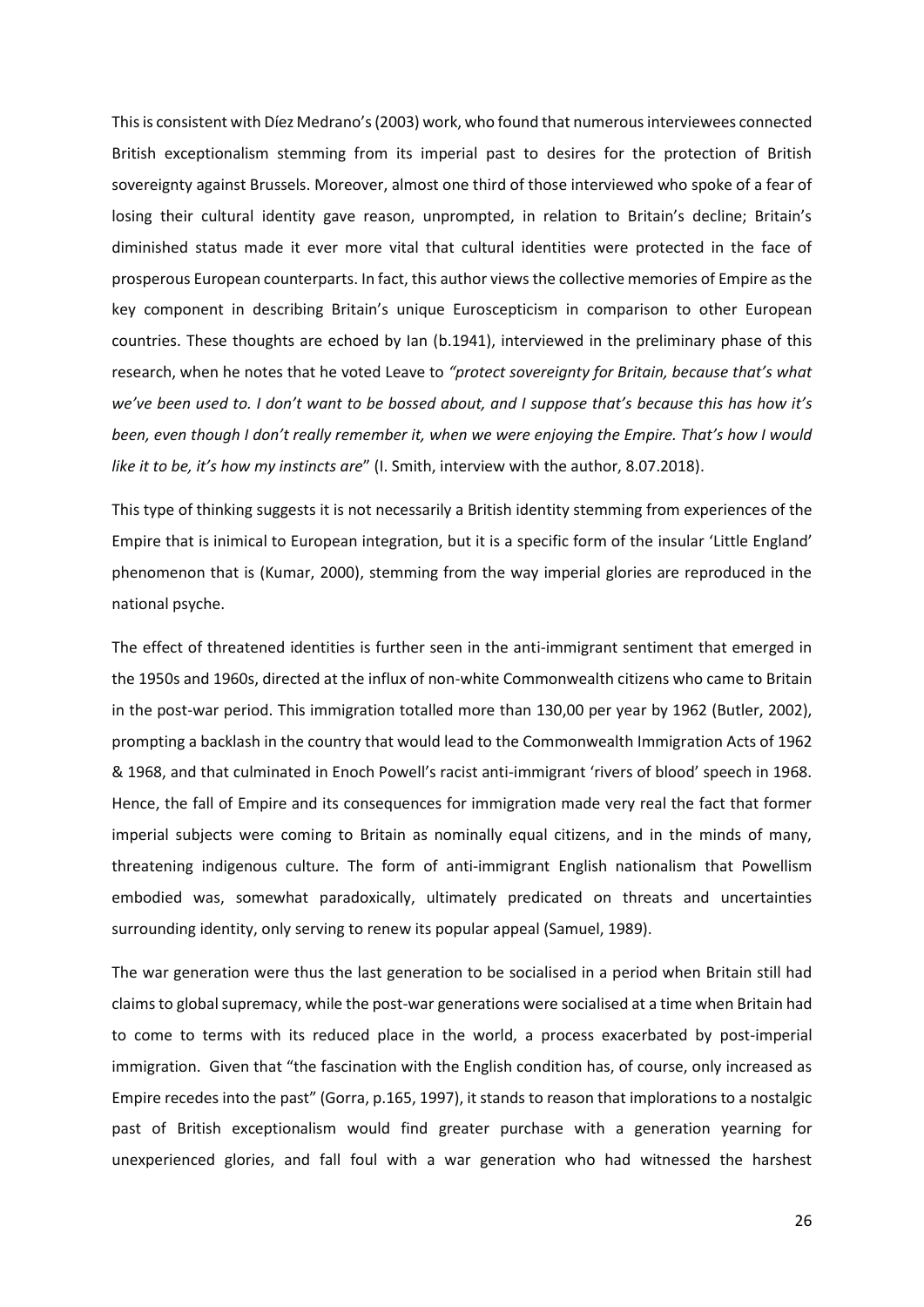consequences of nationalist fervour. Likewise, anti-immigrant cues – an undoubted element of Eurosceptic appeals – would be expected to resonate more strongly with a generation who experienced perceived threats to their identity, arising from immigration, during their formative period. Put simply, when it comes to generational views of integration, the myth of Empire may be having a stronger effect than the lived realities of Empire. This, therefore, describes one reason why the generations socialised in the 50s and 60s would hold more Eurosceptic attitudes than the war generation, as evidenced by the mediation effects of the identity-based variable.

#### The Welfare State and Government Expectations

A second change in the political environment of the post-war period can also help inform the results of the mediation analysis. The post-war generations appear particular unsatisfied with the functioning of European governance, being more likely to deem it a "bureaucracy" and a "waste of money". One explanation for this concerns the rising expectations of citizens in the wake of the establishment of the welfare state.

In the post-war reconstruction period, perhaps the greatest shift in the public policy sphere was the establishment of the welfare state. In the wake of Labour's landslide victory of 1945, elected on a socialist platform, the NHS was founded, and the National Insurance Act was passed, thereby providing unemployment and pension payments. The welfare state would "flower in full bloom" (Fraser, 1984, p.233) during the 50s and 60s, resulting in the government having a more active role in citizens lives than ever before.

This growth in government intervention has been linked with changing citizens' expectations of government provision. Crozier et al. (1975) went so far as to say that a "crisis of democracy" came about as result of the electorate's exponentially increasing demands on government, despite the limited resources of the state. The literature on government performance also acknowledges the role of expectations, with more 'objective' measures of public provisions not always tracking the public's evaluations (James, 2009). This has led some commentators to critically describe post-war generations as "entitled", who believe that excessive government provisions should be the norm, and that attitudes are shaped in response to these misguided ambitions (Samuelson, 1997). Regardless of these normative claims, what is clear is that unhappiness with government is not merely about pure efficiency in delivering public services, but also how this delivery is perceived in relation to expectations.

It is therefore possible that the post-war generations' negative views of the functioning of the EU, which appears to be explaining a plurality of the generational effects observed, is a result of higher expectations of government amongst these groups. Labels of 'undemocratic' or 'overly bureaucratic'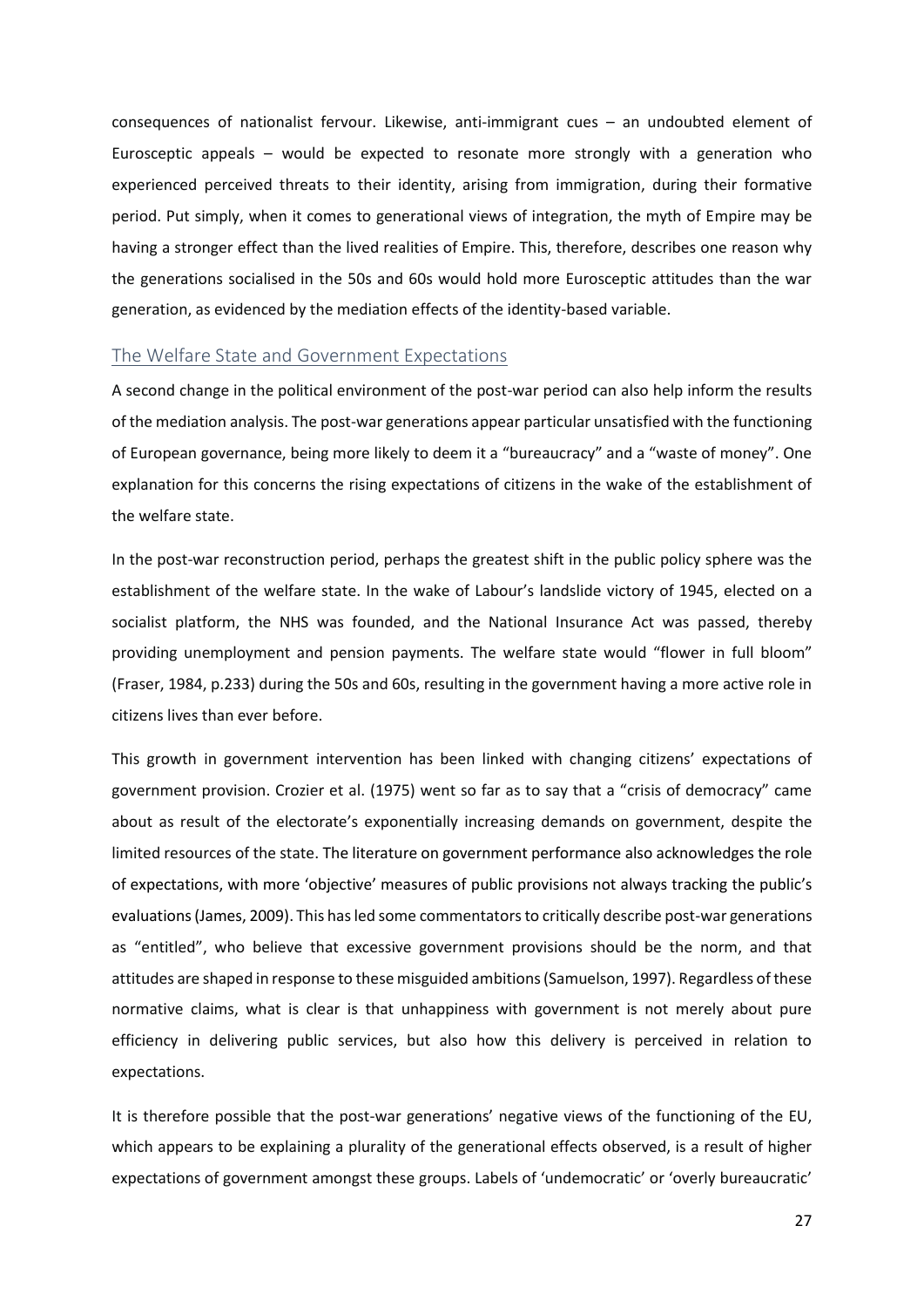can only be made in relation to what an individual deems as acceptable standards of democracy and bureaucracy. It is this increase in the demand for government services, but more importantly, a demand for fairer procedures of government, that lies behind Norris' (1999) codification of "critical citizens", distrustful of government, and who first made their voices heard in the protest movements of the 1960s. The rise of these citizens is certainly not solely, or predominantly, ascribed to the emergence of welfare states – increased prevalence of communication technologies and rising education levels are key elements informing people's standards of governance. However, the notion that the EU is an undemocratic bureaucracy, delivering little tangible benefits to the UK, is likely to gain traction with a generation with more "critical" and "entitled" citizens, emerging with and alongside the expansion of the welfare state. In comparison, a war generation that was socialised in a time when domestic government was unable to provide social protection, and remained democratically opaque, is less likely to hold the EU to such high standards of governance.

An additional element that may be driving the generational differences concerning the functioning of European governance may also rely on the arguments surrounding national identity. Díez Medrano (2003) noted the prevalence of British interviewees criticising the EU for its technocratic style of governance. However, his analysis connects these complaints with a desire for British sovereignty; European Union 'bureaucracy' was often being used as an implicit term for a decision-making process in which Britain's voice was only one amongst many, and thus complaints of this manner were not fundamentally about a lack of performance of European governance, but about the diminished degree of British sovereignty inherent in these procedures.

Peter (b.1938), interviewed as part of this research, echoed these sentiments. He voted Leave so as to protect British sovereignty from EU decision processes made by "*unelected individuals*" and connected this opinion to studying at school and "*learning of the history of sovereignty of this country, and how it has been there through to modern times. I was brought up to believe that parliament had a say over everything; it was natural to believe that in 1956 when I left school*" (Peter Strong, interview with author, 19.06.2018). Thus, not only do these thoughts highlight the link between sovereignty and EU governance processes, but it likewise evidences that understandings of British history influenced these opinions, as made in the argument concerning Imperial decline.

This calls into question the grouping of mediation pathways into distinct 'functional' and 'identitybased' variables. Consequently, arguments pertaining to why people should place such weight on British sovereignty, notably issues surrounding identity and British exceptionalism, can therefore be at play in describing why people see the EU as a "waste of money" and a "bureaucracy".

28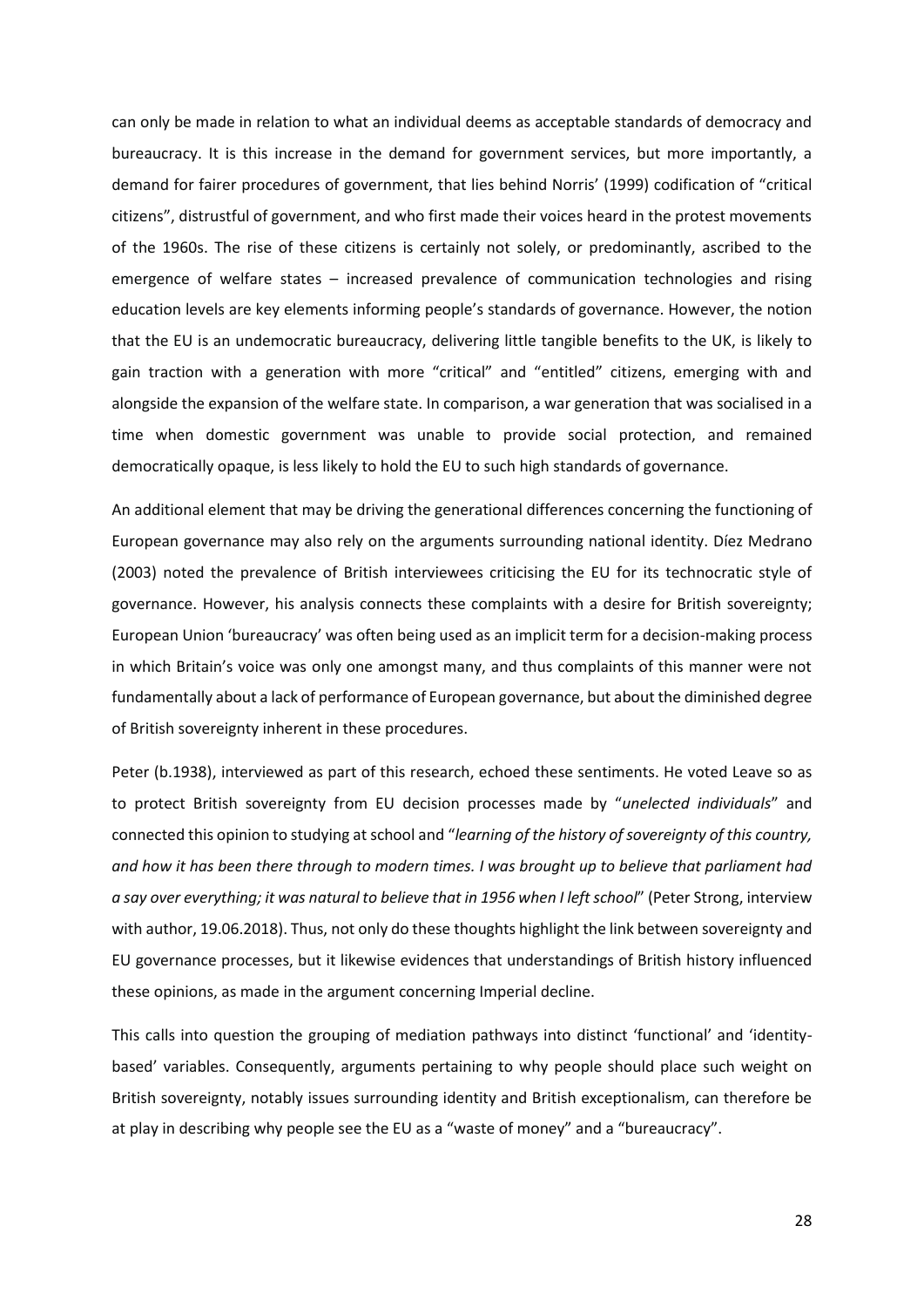This study cannot specify the precise way in which the two arguments above are operating. Whether the decline of the Empire or the rise of the welfare state is driving the observed 'functional' effects cannot be disentangled. Nevertheless, where other changes in society have been found inadequate as explanations, these two key changes in the political environment of post-war Britain provide theoretically grounded reasons for why generations socialised in the 1950s, 1960s and early 1970s would hold more Eurosceptic views than the war generation, in addition to the aforementioned pacific hypothesis. Moreover, these descriptions are congruent with more recent generations' prointegration attitudes, which were socialised in periods when Britain was no longer in decline. More broadly, the findings of the mediation analysis support existing claims that identity-based factors have a greater role to play in determining attitudes towards the EU than utilitarian based factors, such as the pacific benefits of European institutions (Hooghe & Marks, 2004).

### Conclusion

This study has investigated generational effects with respect to attitudes towards Europe within the UK. The initial hypothesis, that lived experiences of the war would correlate with more positive attitudes towards European integration, due to the pacific role of European institutions, has been supported by the analysis conducted. As theorised, the generation that came of age during the war expressed more positive attitudes towards European integration, when controlling for a range of salient variables, in comparison to the two following generations. Mediation analysis revealed some further support for this theory. However, this analysis revealed that additional causal pathways explain much of the observed results. Namely, the war generation is less protective of cultural identities, and less critical of the functioning of the European Union. The relationship between the decline of Empire and national identity, and the emergence of the welfare state influencing expectations of government, have been offered in explanation of these results.

The contribution of this work is threefold. Firstly, it serves to validate the work of Down & Wilson (2013; 2017) and Fox & Pearce (2018), confirming the generational effects found in these studies by using an updated dataset. It therefore supports their contention that the most recent generations are the least Eurosceptic due being socialised in a period when Britain's membership of the EU was routinised. Secondly, it has undermined claims that the war generation's relative positivity towards the EU is solely due to the role European institutions played in bringing peace to the continent. This has led to a refocus on the particularities of the two generations socialised after the war. Thirdly, this work makes a methodological contribution to Age-Period-Cohort analysis. A number of APC studies pose theoretical justifications for generational effects, and therefore use the findings of such effects as validation of the posed theories. This work has shown that these effects may be operating through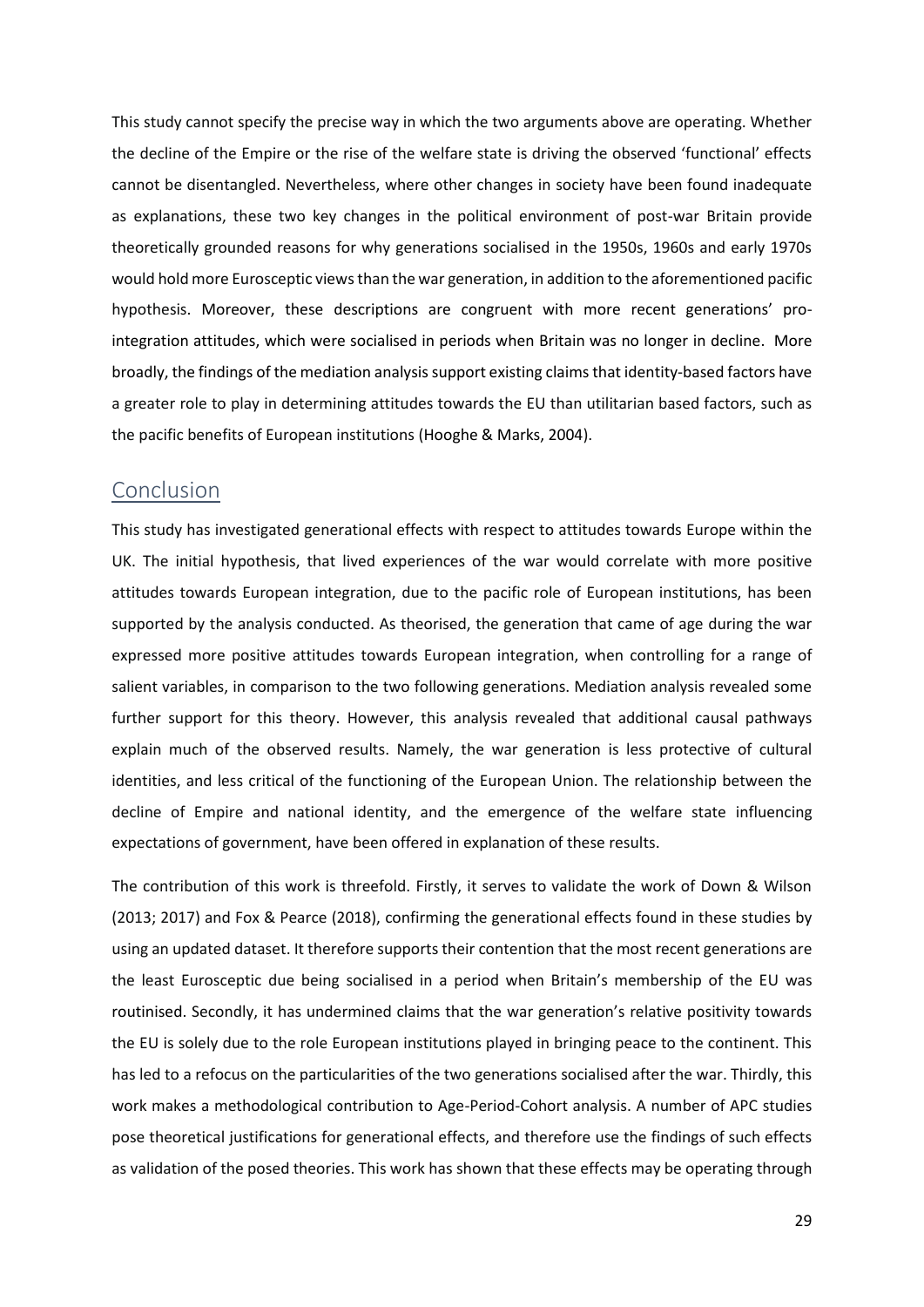several distinct mechanisms, against theoretical expectations. Striving for tighter tests of theories in APC analysis is thus a necessity, and the use of mediation analysis where data allows provides one valuable method.

The findings presented here may generalise to other European contexts, but the causal weight of the offered arguments will undoubtedly differ. The effect of the war on attitudes is likely to be greater in countries such as Germany and France that bore the worst of its destruction. The role of the fall of the British Empire is evidently unique to the UK context, but the rise of Welfare States, and the impact of post-war immigration will likely apply to several national scenarios. Further work would seek to test how these generational effects are operating in these contexts, building upon Down and Wilson's (2013) cross-national study.

Several limitations pertain to this research. This study should not be viewed as a comprehensive descriptor of how the war has affected Eurosceptic attitudes in the UK. Collective memories of the war mean that its effect on the national psyche has spanned generations, and therefore a holistic analysis of this event would focus upon how it is re-created and reimagined throughout time. Additionally, the explanations pertaining to imperial decline and the rising expectations of citizens should be viewed as evidenced hypotheses due to the post-hoc theorising involved, and thus research giving explicit focus to these aspects alone is needed to confirm these causal narratives. Indeed, additional tests using different dependent variables can seek to confirm the proportional effects of the mediation analysis, while innovative means to perform confirmatory factor analysis on the constructed mediation variables would prove useful. This has not been reported here due to factor analysis largely serving to reveal two broad pro-and anti-integration groups, unhelpful to provide causal insight. Finally, as with much APC analysis, the generational delineations made can be disputed. This study drew on the theories of other similar studies when making classifications, and in the case of the war, this event serves as a relatively clear moment of demarcation. Nevertheless, the use of Generalised Additive Models has emerged as one way to validate generational cuts, and further work could seek to use this method to support the decisions made.

The choice for Britain to leave the European Union has shaken the political establishment and has invoked a flurry of comment and scholarly research. This study has suggested the over-65s demographic comprises different groups; those who draw an association between the EU and peace, and those who view it as a threat to conceptions of British identity. These effects are small, but present nevertheless. What is undoubted is that almost 75 years on from the end of the war, the EU must offer more than simply being a vehicle for peace if it is to flourish. At the same time, this greater ambition, with its impingement of sovereignty, may just be the cause of the British reversion from the institution.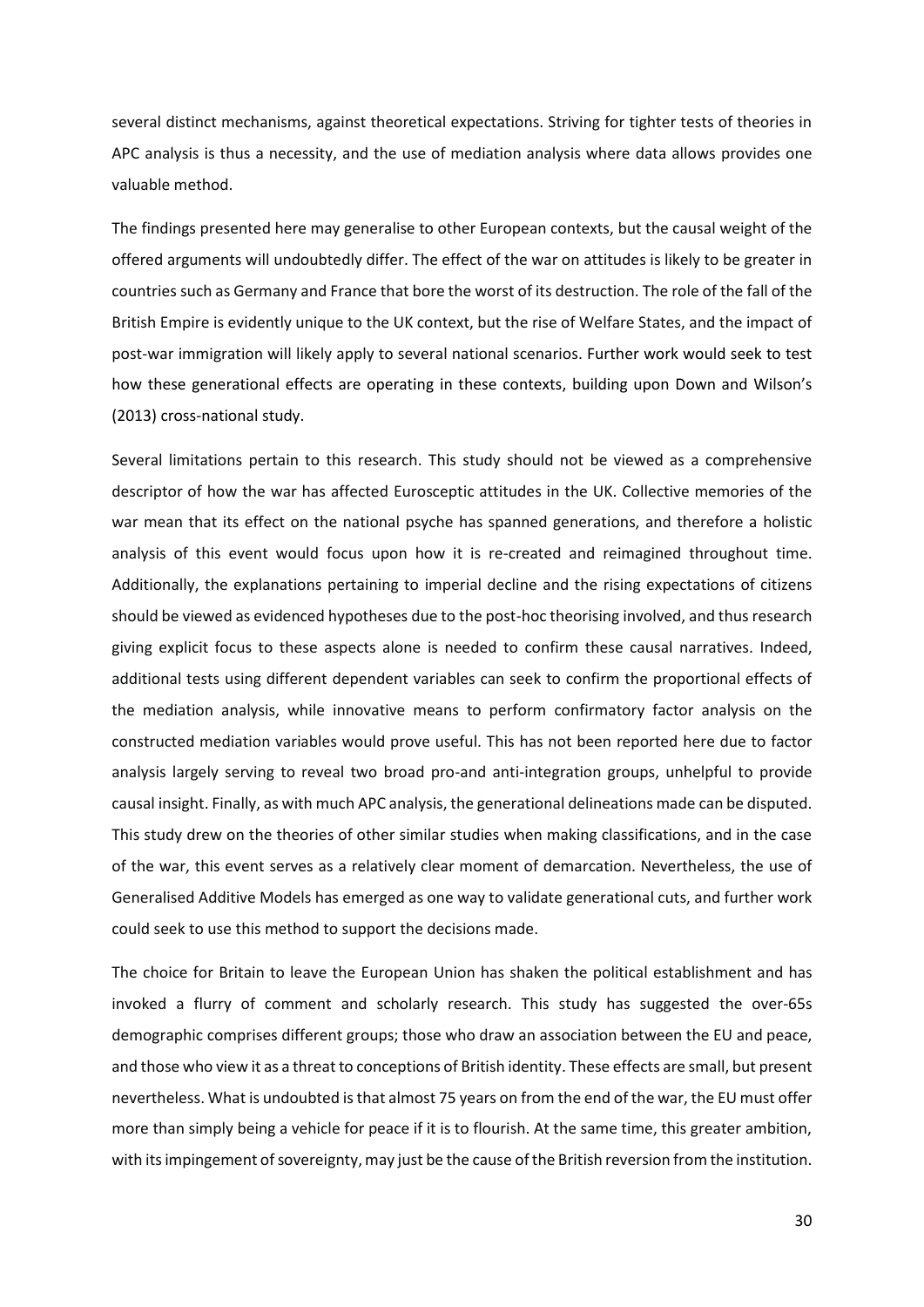Herein lies the challenge of European governance, and perhaps the difficulty that underlies the Brexit vote.

# Bibliography

Anderson, C. J., 1998. When in doubt use proxies: attitudes to domestic politics and support for the EU.. *Comparative Political Studies,* 31(5), pp. 569-601.

Anderson, C. J. & Reichert, M. S., 1996. Economic Benefits and Support for Membership in the EU: A Cross-National Analysis. *Journal of Public Policy,* 15(3), pp. 231-249.

Audickas, L., Dempsey, N. & Keen, R., 2016. *Briefing Paper SN05125: Membership of UK Political Parties,* s.l.: House of Commons Library.

Azrout, R., Spanje, J. V. & de Vreese, C., 2012. When News Matters: Media Effects on Public Support for European Union Enlargement in 21 Countries. *Journal of Common Market Studies,* 50(5), pp. 691- 708.

Baekgaard, M., Christensen, J., Dahlmann, C., Mathiasen, A., & Petersen, N. (2017). The Role of Evidence in Politics: Motivated Reasoning and Persuasion among Politicians. *British Journal of Political Science*, 1-24. doi:10.1017/S0007123417000084

Bain, A. D., 1962. The Growth of Television Ownership in the United Kingdom. *International Economic Review,* 3(2), pp. 145-167.

Bartels, L. M. & Jackman, S., 2014. A generational model of political learning. *Electoral Studies,*  Volume 33, pp. 7-18.

Bell, A. & Jones, K., 2014. Another 'futile quest'? A Simulation of Yang and Land's Hierarchical Age-Period-Cohort model. *Demographic Research,* 30(11), pp. 333-360.

Butler, L., 2002. *Britain and Empire: Adjusting to a Post-Imperial World.* I.B. Taurus: London.

Carey, S., 2002. Undivided loyalties: is national identity an obstacle to European integration?. *European Union Politics,* 3(4), pp. 387-413.

Christin, T. & Trechsel, A. H., 2002. Joining the EU? Explaining Public Opinion in Switzerland. *European Union Politics,* 3(4), pp. 415-443.

Clarke, H. D., Goodwin, M. & Whiteley, P., 2017. Why Britain Voted for Brexit: An Individual-Level Analysis of the 2016 Referendum Vote. *Parliamentary Affairs,* 70(3), pp. 439- 464.

Clarke, H. et al., 2016. Modelling the dynamics of support for a right-wing populist party: the case of UKIP. *Journal of Elections, Public Opinion and Parties,* 26(2), pp. 135-154.

Crozier, M., Huntingdon, S. P. & Watanuki, J., 1975. *A Crisis of Democrcacy: Report on the Governability of Democracies to the Trilateral Commission,* New York: New York University Press.

Currie, R., Gilbert, A. & Horsley, L., 1977. *Churches and Churchgoers: Patterns of Church Growth in the British Isles since 1700.* Oxford: Clarendon Press.

Curtice, J., 2017. *British Social Attitudes 34: Brexit,* s.l.: The National Centre for Social Resreach.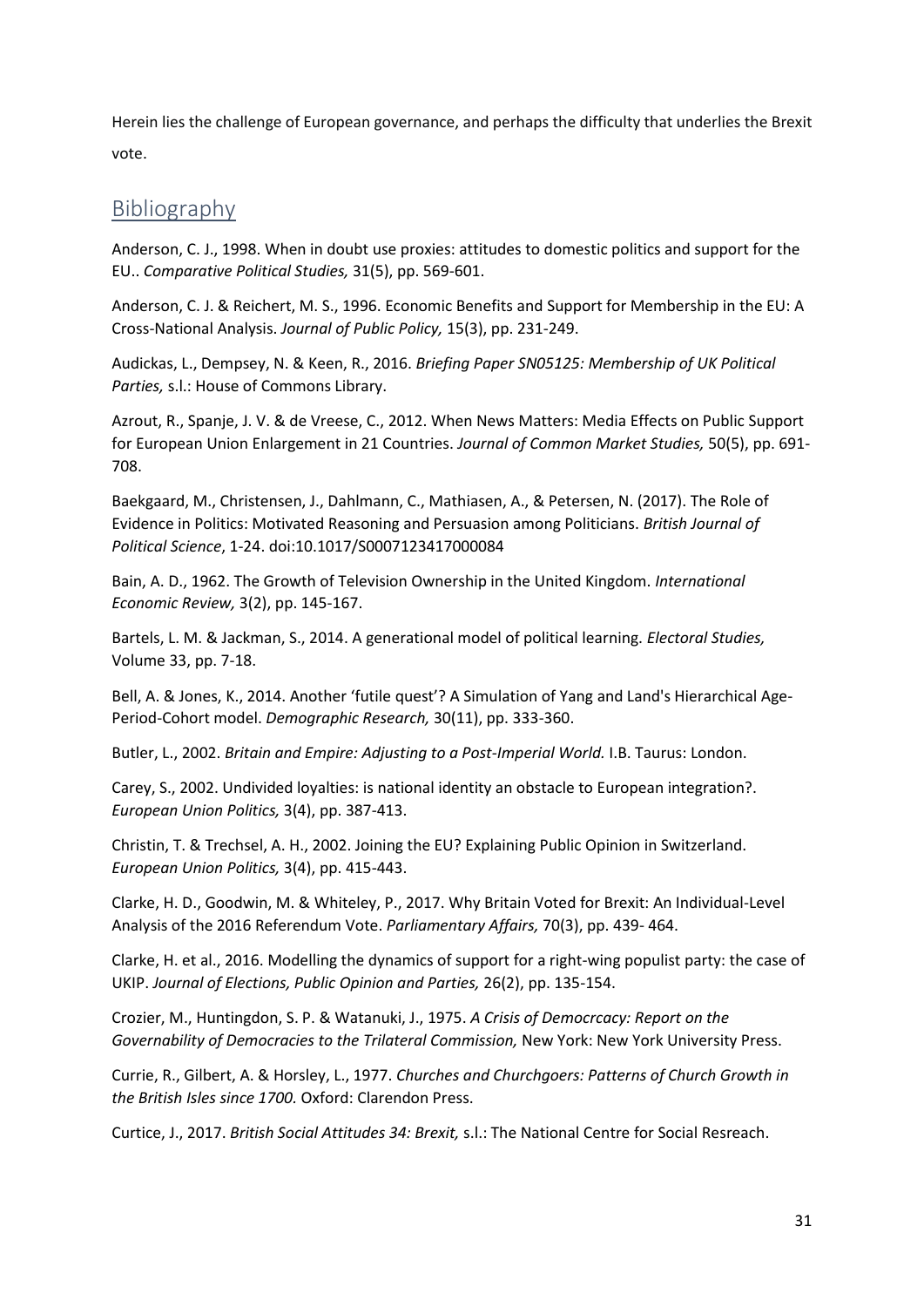Dalton, R., 2002. The Decline of Party Identification. In: R. J. Dalton & M. P. Wattenberg, eds. *Parties Without Partisans: Political Change in Advanced Industrial Democracies.* Oxford: Oxford University Press, pp. 19-36.

de Vreese, C. H. d. & Boomgaarden, H. G., 2005. Projecting EU Referendums: Fear of Immigration and Support for European Integration. *European Union Politics,* 6(1), pp. 59-82.

Díez Medrano, J. D., 2003. *Framing Europe.* Princeton: Princeton University Press.

Dinas, E. & Stoker, L., 2014. Age-Period-Cohort analysis: A design-based approach. *Electoral Studies,*  Volume 33, pp. 28-40.

Dogan, M., 1994. The Decline of Nationalisms Within Western Europe. *Comparative Politics,* 26(3), pp. 281-305.

Down, I. & Wilson, C. J., 2013. A rising generation of Europeans? Life-cycle and cohort effects on support for 'Europe'. *Europen Journal of Political Reserach,* 52(4), pp. 431-456.

Down, I. & Wilson, C. J., 2017. A rising generation of Europeans? Revisited. *European Journal of Politcal Research,* 56(1), pp. 199-214.

Duchesne, S. & Frognier, A.P., 1995. Is there a European Identity?. In: O. Niedermayer & R. Sinnott, eds. *Public Opinion and Internationalized Governance.* Oxford: Oxford University Press, pp. 193-226.

European Union, 2017. *Schuman Declaration.* [Online] Available at: https://europa.eu/european-union/about-eu/symbols/europe-day/schumandeclaration\_en

[Accessed 18 June 2018].

Fox, S. & Pearce, S., 2018. The generational decay of Euroscepticism in the UK and the EU Referendum. *Journal of Elections, Public Opinion and Parties ,* 28(1), pp. 19-37.

Franklin, M. N., Eijk, C. V. d. & Marsh, M., 1995. Referendum outcomes and trust in government: Public support for Europe in the wake of Maastricht. *West European Politics,* 18(3), pp. 101-117.

Fraser, D., 1984. *The evolution of the British welfare state: a history of social policy since the Industrial Revolution.* 2nd Edition ed. Palgrave Macmillan: London.

Gabel, M., 1998a. Economic integration and mass politics: Market liberalization and public attitudes in the European Union. *American Journal of Political Science,* 42(3), pp. 936-953.

Gabel, M., 1998b. Public Support for European Integration: An Empirical Test of Five Theories. *Journal of Politics,* 60(2), pp. 333-354.

Gabel, M. J., 1998c. *Interests and Integration: Market Liberalization, Public Opinion, and Europen Union.* Ann Arbor: University of Michigan Press.

Gabel, M. & Palmer, H. D., 1995. Understanding Variation in Public Support for European Integration. *European Journal of Political Research,* 27(1), pp. 3-19.

GESIS, 2018. *Eurobarometer: Sampling and Fieldwork.* [Online] Available at: https://www.gesis.org/eurobarometer-data-service/survey-series/standard-specialeb/sampling-and-fieldwork/ [Accessed 14 July 2018].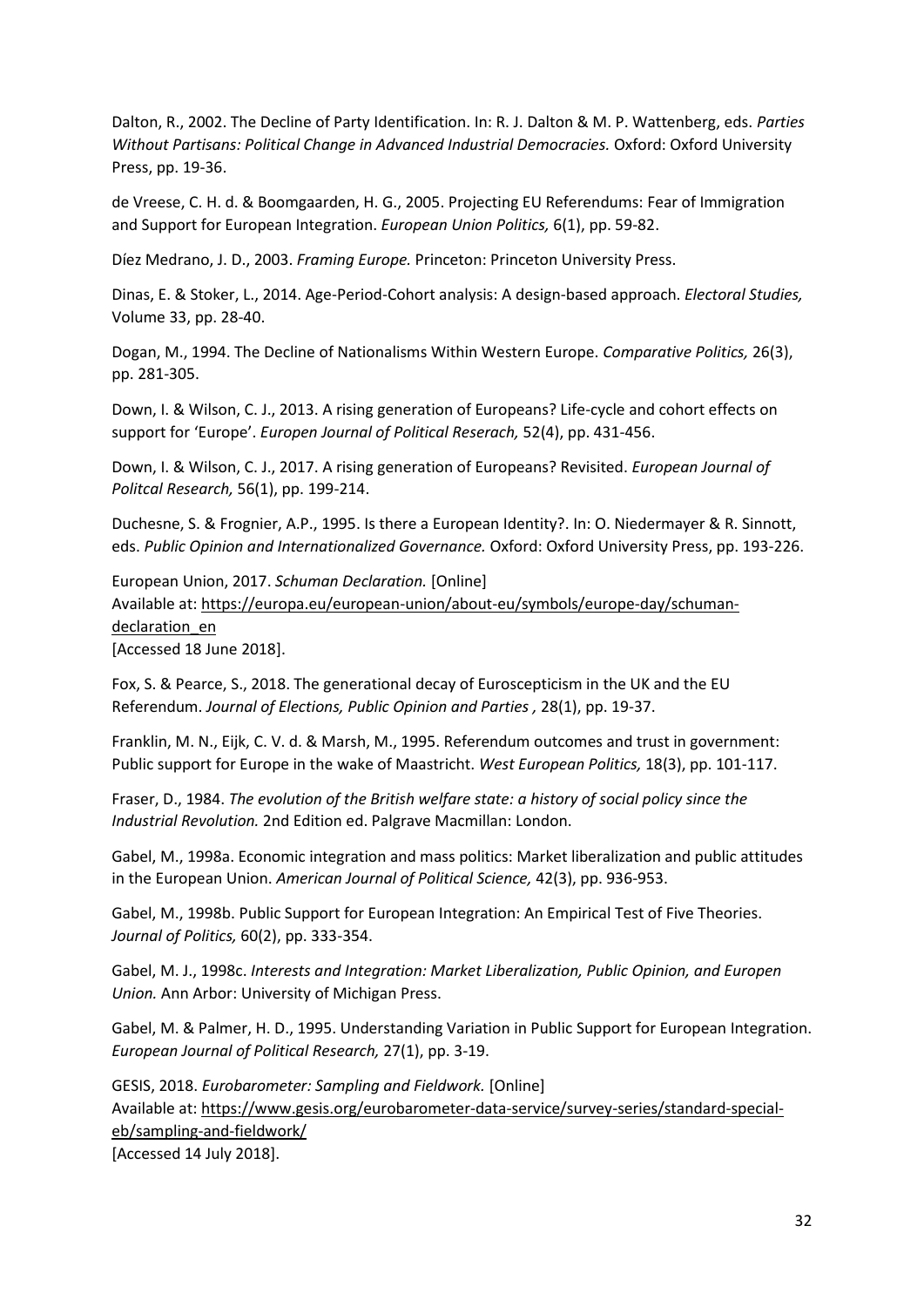Gifford, C., 2006. The rise of post-imperial populism: The case of right-wing Euroscepticism in Britain. *European Journal of Political Reserach,* 45(5), pp. 851-869.

Glenn, N. D., 2005. *Cohort Analysis.* 2nd Edition ed. Thousand Oaks, CA: Sage.

Gorra, R., 1997. *After Empire.* Chicago: Chicago University Press.

Grasso, M. T., 2014. Age, period and cohort analysis in a comparative context: Political generations and political participation repertoires in Western Europe. *Electoral Studies,* Volume 33, pp. 63-76.

Haesly, R., 2001. Euroskeptics, Europhiles and Instrumental Europeans: European Attachment in Scotland and Wales. *European Union Politics,* 2(1), pp. 81-102.

Hicks, J. & Allen, G., 1999. *A Century of Change: Trends in UK Statistics Since 1900. House of Commons Library Research Paper 99/111,* London: House of Commons Library.

Hobolt, S. B., 2016. The Brexit vote: a divided nation, a divided continent. *Journal of European Public Policy,* 23(9), pp. 1259-1277.

Hobolt, S. & Vries, C. E. d., 2016. Public Support for European Integration. *Annual Review of Political Science,* Volume 19, pp. 413-432.

Hooghe, L. & Marks, G., 2004. Does identity or economic rationality drive public opinion on European integration?. *PS: Political Science & Politics,* 37(3), pp. 415-420.

Hooghe, L. & Marks, G., 2005. Calculation, Community and Cues: Public Opinion on European Integration. *European Union Politcs,* 6(4), pp. 419-443.

Hooghe, L. & Marks, G., 2009. A Postfunctionalist Theory of European Integration: From Permissive Consensus to Constraining Dissensus. *British Journal of Poliitcal Science,* 39(1), pp. 1-23.

Hooghe, L., Marks, G. & Wilson, C. J., 2002. Does Left/Right Structure Party Positions on European Integration?. *Comparative Political Studies*, 35(8), pp. 965-989.

Inglehart, R., 1970. Cognitive Mobilization and European Identity. *Comparative Politics,* 3(1), pp. 45- 70.

Inglehart, R., 1977. *The Silent Revolution: Changing Values and Political Styles among Western Publics.* Princeton: Princeton University Press.

Inglehart, R., 1997. *Modernization and Post-modernization: Cultural, Economic and Political Change in 43 Societies.* Princeton: Princeton University Press.

James, O., 2009. Evaluating the Expectations Disconfirmation and Expectations Anchoring Approaches to Citizen Satisfaction with Local Public Services. *Journal of Public Administration Research and Theory,* 19(1), pp. 107-123.

Janssen, J. I., 1991. Postmaterialism, Cognitive Mobilization, and Support for European integration. *British Journal of Political Science,* 21(4), pp. 443-468.

Jennings, M. K., 1987. Residues of a Movement: The Aging of the American Protest Generation. *The American Political Science Review,* 81(2), pp. 367-382.

Jennings, M. K. & Niemi, R. G., 1978. The Persistence of Political Orientations: An Over-Time Analysis of Two Generations. *British Journal of Political Science,* 8(3), pp. 333-363.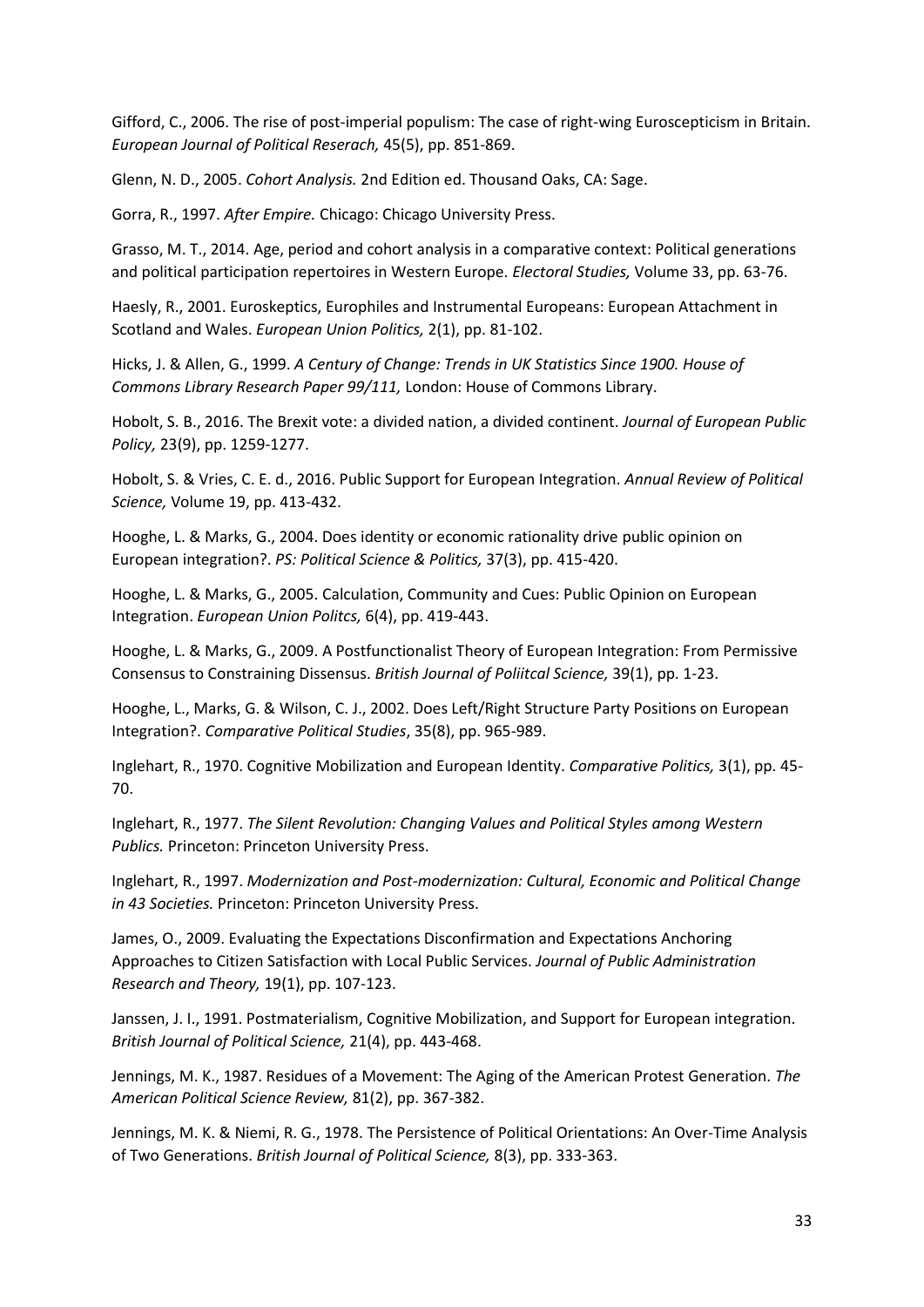Karlson, K. B., Holm, A. & Breen, R., 2012. Comparing Regression Coefficients Between Same-sample Nested Models Using Logit and Probit: A New Method. *Sociological Methodology,* 42(1), pp. 286- 313.

Karp, J. A., Banducci, S. A. & Bowler, S., 2003. To Know it is to Love it? Satisfaction With Democracy in the European Union. *Comparative Political Studies,* 36(3), pp. 271-292.

Kritzinger, S., 2006. The Influence of the Nation-State on Individual Support for the European Union. *European Union Politics,* 4(2), pp. 219-241.

Kumar, K., 2000. Nation and Empire: English and British National Identity in Comparative Perspective. *Theory and Society,* 29(5), pp. 575-608.

Kunda, Z., 1990. The Case for Motivated Reasoning. *Psychological Bulletin,* 108(3), pp. 480-498.

Losito, B., Agrusti, G., Damiani, V. & Schulz, W., 2018. *Young People's Perceptions of Europe in a Time of Change,* Amsterdam: IEA.

Mannheim, K., 1952. The problem of generations. In: *Essays on the Sociology of Knowledge.* New York: Oxford University Press.

McCrone, D., 1997. Unmasking Brittania: The Rise and Fall of British National Identity. *Nations and Nationalism,* 3(4), pp. 579-596.

McLaren, L. M., 2002. Public Support for the European Union: Cost/Benefit Analysis or Perceived Cultural Threat. *The Journal of Politics,* 64(2), pp. 551-566.

McLaren, L. M., 2006. *Identity, Interests and Attitudes to European Integration.* London: Palgrave Macmillan.

Mercer, K., 1990. Welcome to the Jungle: Identity and Diversity in Post-modern Politics. In: J. Rutherford, ed. *Identity: Community, Culture and Difference.* London: Lawrence and Wishart.

Nelsen, B. F., Guth, J. L. & Fraser, C. R., 2001. Does Religion Matter? Christianity and Public Support for the European Union. *European Union Politics,* 2(2), pp. 191-217.

Neundorf, A. & Niemi, R. G., 2014. Beyond political socialization: New approaches to age, period, cohort analysis. *Electoral Studies,* Volume 33, pp. 1-6.

Norris, P., 1999. Introduction: The Growth of Critical Citizens?. In: P. Norris, ed. *Critical Citizens: Global Support for Democratic Government.* Oxford: Oxford University Press, pp. 1-27.

Peston, R., 2017. *WTF?.* London: Hodder & Stoughton.

Samuel, R., 1989. Introducion: Exciting to Be English. In: R. Samuel, ed. *Patriotism: The Making and Unmaking of British National Identity.* London: Routledge, pp. xviii - lxvii.

Samuelson, R. J., 1997. *The Good Life and Its Discontents: The American Dream in the Age of Entitlement.* New York: Random House.

Sanchez-Cuenca, I., 2000. The political basis of support for European integration. *European Union Politics,* 1(2), pp. 147-171.

Sapiro, V., 2004. Not Your Parents' Political Socialization: Introduction for a New Generation. *Annual Review of Politcal Science,* Volume 7, pp. 1-23.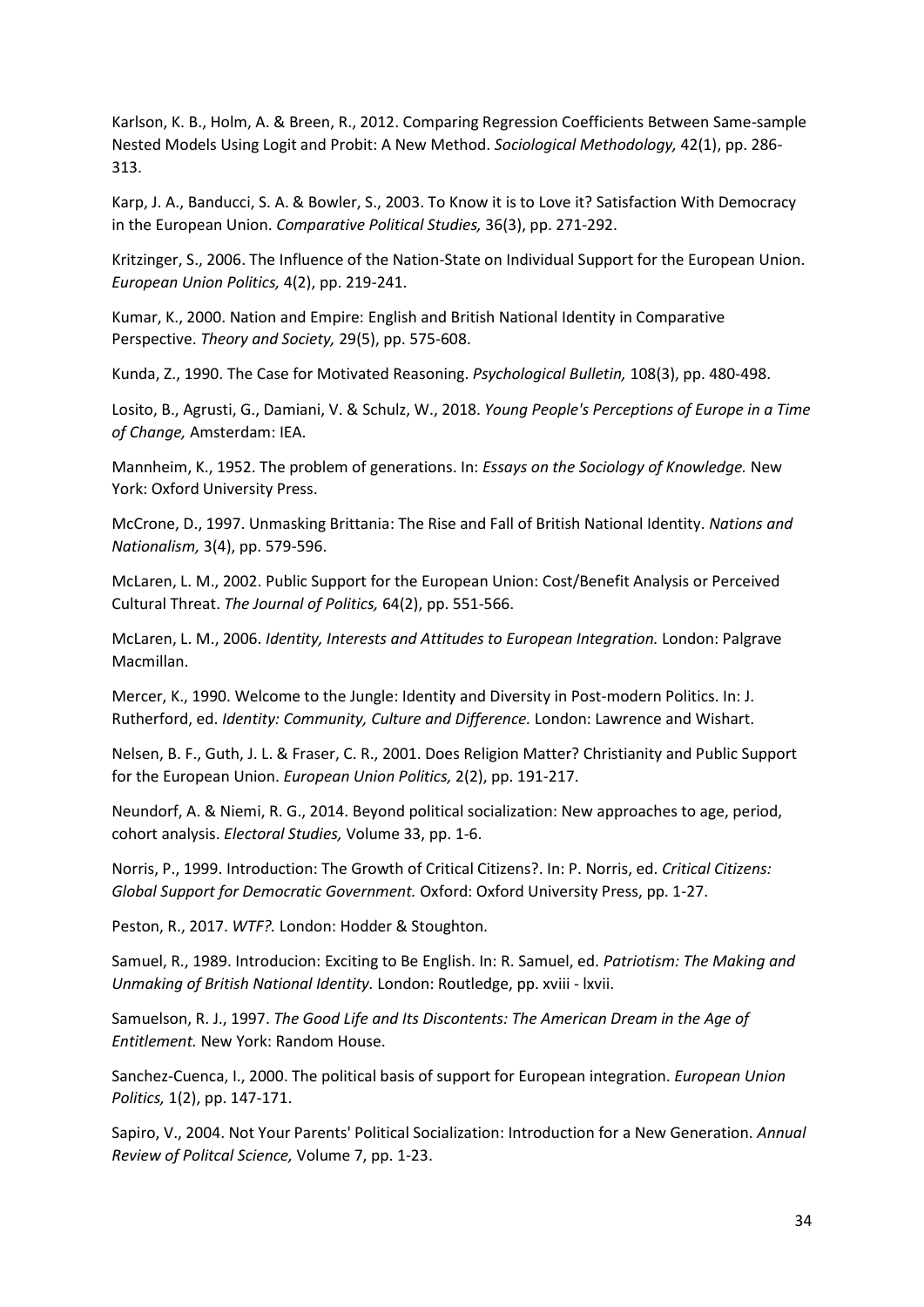Sears, D. O. & Funk, C. L., 1999. Evidence of the Long-Term Persistence of Adults' Political Predispositions. *Journal of Politics,* 61(1), pp. 1-28.

Sniderman, P. M., Hagendoorn, L. & Prior, M., 2004. Predisposing Factors and Situational Triggers: Exclusionary Reactions to Immigrant Minorities. *American Politcal Science Review,* 98(1), pp. 35-49.

Steenbergen, M. & Jones, B. S., 2002. Modeling Multilevel Data Structures. *American Journal of Political Science,* 46(1), pp. 218-237.

Taber, C. S. & Lodge, M., 2006. Motivated Skepticism in the Evaluation of Political Beliefs. *American Journal of Political Science ,* 50(3), pp. 755-769.

Tharoor, I., 2017, March 31. Brexit and Britain's Delusion of Empire*. The Washington Post.* [Online] Available at: https://www.washingtonpost.com/news/worldviews/wp/2017/03/31/brexit-andbritains-delusions-of-empire/?utm\_term=.a258d54bfdd9 [Accessed 20 May 2018].

Tilley, J. & Evans, G., 2014. Ageing and generational effects on vote choice: Combining crosssectional and panel data to estimate APC effects. *Electoral Studies,* Volume 33, pp. 19-27.

Tilley, J. & Heath, A., 2007. The Decline of British National Pride. *The British Journal of Sociology,*  58(4), pp. 661-678.

Tucker, J. A., Pacek, A. C. & Berinsky, A. J., 2002. Transitional Winners and Losers: Attitudes toward EU Membership in Post-Communist Countries. *American Journal of Political Science,* 46(3), pp. 557- 571.

Vliegenthart, R., Schuck, A. R. T., Boomgaarden, H. G. & de Vreese, C. H., 2008. News Coverage and Support for European Integration, 1990–2006. *International Journal of Public Opinion Research,*  20(4), pp. 415-439.

Wilkes, G. & Wring, D., 1998. The British Press and European Integration 1948 to 1996. In: D. Baker & D. Seawright, eds. *Britain for and against Europe? British Politics and the question of European integration.* Oxford: Clarendon Press, pp. 185-206.

Winship, C. & Harding, D., 2008. A Mechanism-Based Approach to the Identification of Age-Period-Cohort Models. *Sociological Methods and Research,* 36(3), pp. 362-401.

Yang, Y. & Land, K., 2006. A mixed models approach to the age-period-cohort analysis of repeated cross-section surveys, with an application to data on trends in verbal test scores. *Sociological Methodology,* 36(1), pp. 75-97.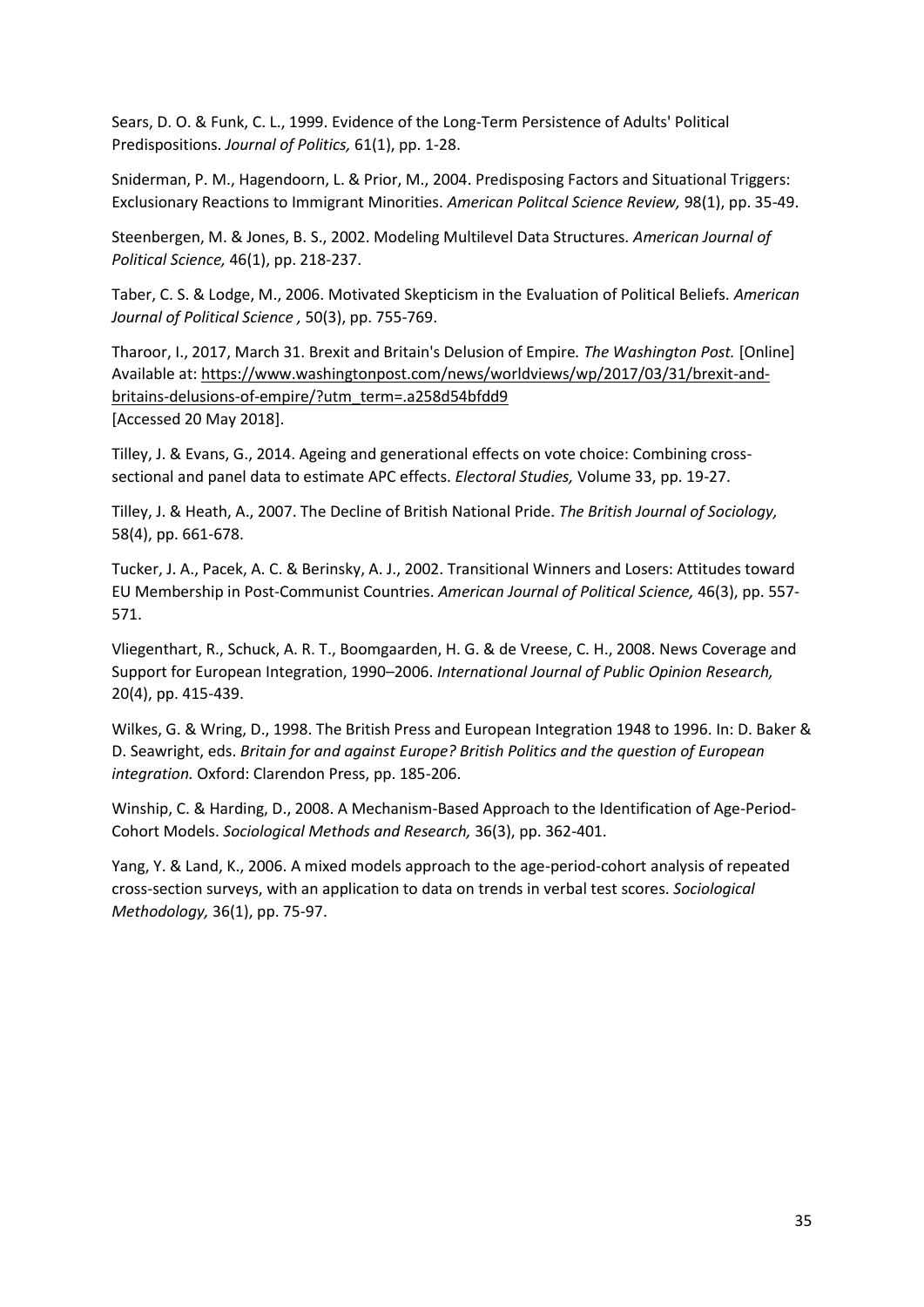# Appendix

|                       | <b>EU Means Peace</b>                 |
|-----------------------|---------------------------------------|
|                       |                                       |
| Education             | $0.127***$<br>(17.56)                 |
| Age                   | $-0.00196$<br>$(-0.46)$               |
| Gender                | $-0.306***$<br>$(-8.41)$              |
| Left-Right            | $-0.108***$<br>$(-10.94)$             |
| <b>Community Size</b> | $0.0459*$<br>(2.02)                   |
| <b>Marital Status</b> | $-0.0324$<br>$(-0.87)$                |
| Self-employed         | $\boldsymbol{0}$<br>(.)               |
| Managers              | $-0.0605$<br>$(-0.80)$                |
| Other White Collar    | $-0.209*$<br>$(-2.39)$                |
| Manual Worker         | $-0.289***$<br>$(-3.75)$              |
| House Workers         | $-0.126$<br>$(-1.29)$                 |
| Unemployed            | $-0.133$<br>$(-1.40)$                 |
| Retired               | $-0.0686$<br>$(-0.89)$                |
| Students              | $\boldsymbol{0}$<br>$\left( .\right)$ |
| Generation            |                                       |
| War                   | $\boldsymbol{0}$<br>(.)               |
| Post-war              | $-0.120$<br>$(-0.94)$                 |
| 60s/70s               | $-0.298$<br>$(-1.81)$                 |
| 80s                   | $-0.517*$<br>$(-2.52)$                |
| 90s                   | $-0.810**$<br>$(-3.29)$               |
| Millennial            | $-0.828**$<br>$(-2.80)$               |
| Period                | Ť                                     |
| Constant              | $-0.456$<br>$(-1.18)$                 |
| Ν                     | 22290                                 |

#### *Table 1: Logit Model: Answered EU means 'Peace'*

*t* statistics in parentheses

 $p < 0.05$ ,  $\binom{**}{p} < 0.01$ ,  $\binom{***}{p} < 0.001$ 

† 21 period effects controlled